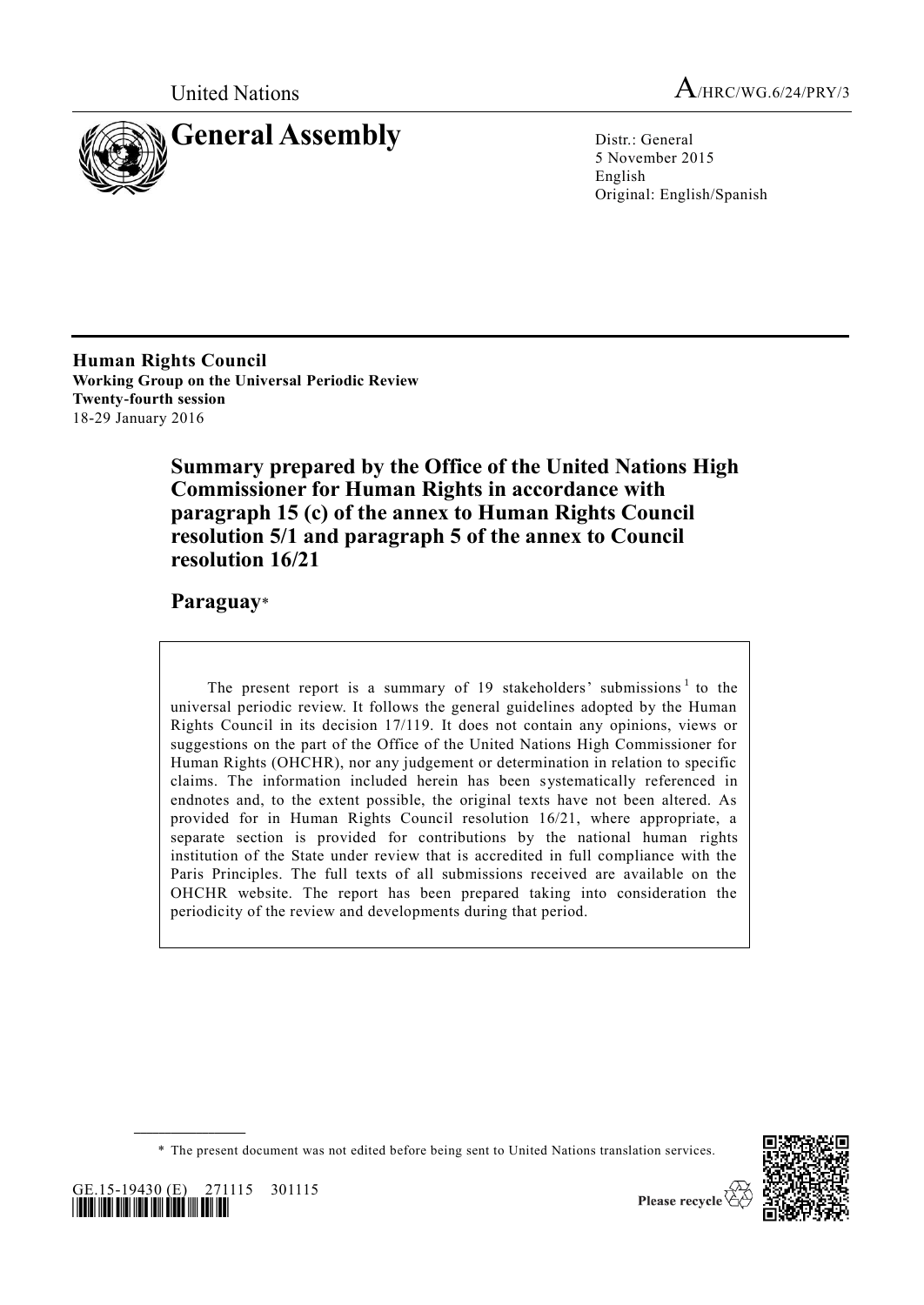# **Information provided by stakeholders**

# **A. Background and framework**

# **1. Scope of international obligations**<sup>2</sup>

1. Amnesty International (AI) noted that although Paraguay supported recommendations to ratify the OP-ICESCR, to date there has been no discussion on this in Congress. <sup>3</sup> International Human Rights Clinic (IHRC) recommended that Paraguay take concrete steps toward ratifying OP-ICESCR.<sup>4</sup>

2. The Coordinadora por los Derechos de la Infancia y la Adolescencia and the Fundación Marista de Solidaridad Internacional (Coordinating Office for the Rights of Children and Adolescents-Marist International Solidarity Foundation) (CDIA-FMSI) recommended that Paraguay should ratify the Optional Protocol to the Convention on the Rights of the Child on a communications procedure (OP-CRC-IC).<sup>5</sup>

3. AI indicated that a bill on the ratification of the Rome Statute of the International Criminal Court is still pending before the Congress. <sup>6</sup>

# **2. Constitutional and legislative framework**

4. AI recommended that Paraguay ensure that legislation to prevent and eradicate violence against women is passed.<sup>7</sup>

5. AI recommended that Paraguay repeal all legislation criminalizing women and girls for having an abortion, as well as those performing such services, and take measures to allow legal and safe abortions in cases of rape or incest, in cases where life or health of the women or girls are at risk, and where the foetus is not viable.<sup>8</sup>

6. AI recommended that Paraguay pass legislation ensuring respect for the right of Indigenous Peoples to free, prior and informed consent. <sup>9</sup>

# **3. Institutional and human rights infrastructure and policy measures**

7. AI noted that during its first UPR, Paraguay accepted all 124 recommendations received<sup>10</sup> and that some progress has been made. For example, Paraguay established a national mechanism for the prevention of torture, as required under OP-CAT and recommended during the  $UPR$ ,<sup>11</sup> and an online platform to monitor compliance with UPR recommendations. <sup>12</sup> However, with regards to most of the other recommendations, there has either been no substantial progress, or the recommendations have only been partially implemented.<sup>13</sup>

8. The Paraguayan Human Rights Coordinating Committee (CODEHUPY) recommended that Paraguay should ensure adequate resources for the strengthening and operation of the national torture prevention mechanism.<sup>14</sup>

9. CODEHUPY expressed concern with regard to the situation of the Ombudsman's Office, the legislature having failed to appoint a new Ombudsman. The Sub-Committee on Accreditation of the International Coordinating Committee of National Human Rights Institutions (ICC) had evaluated the Ombudsman's Office in 2013 and 2014 and expressed concern regarding its operation. At its second meeting of 2014, the Sub-Committee had reported that the Office had withdrawn its application for accreditation; therefore the ICC had decided to suspend its accreditation.<sup>15</sup> CODEHUPY recommended that priority should be given to the institutio nal strengthening of the Ombudsman's Office.<sup>16</sup> CDIA-FMSI referred to recommendations concerning the Ombudsman's Office,<sup>17</sup> highlighting its poor record of defending the rights of children and adolescents.<sup>18</sup>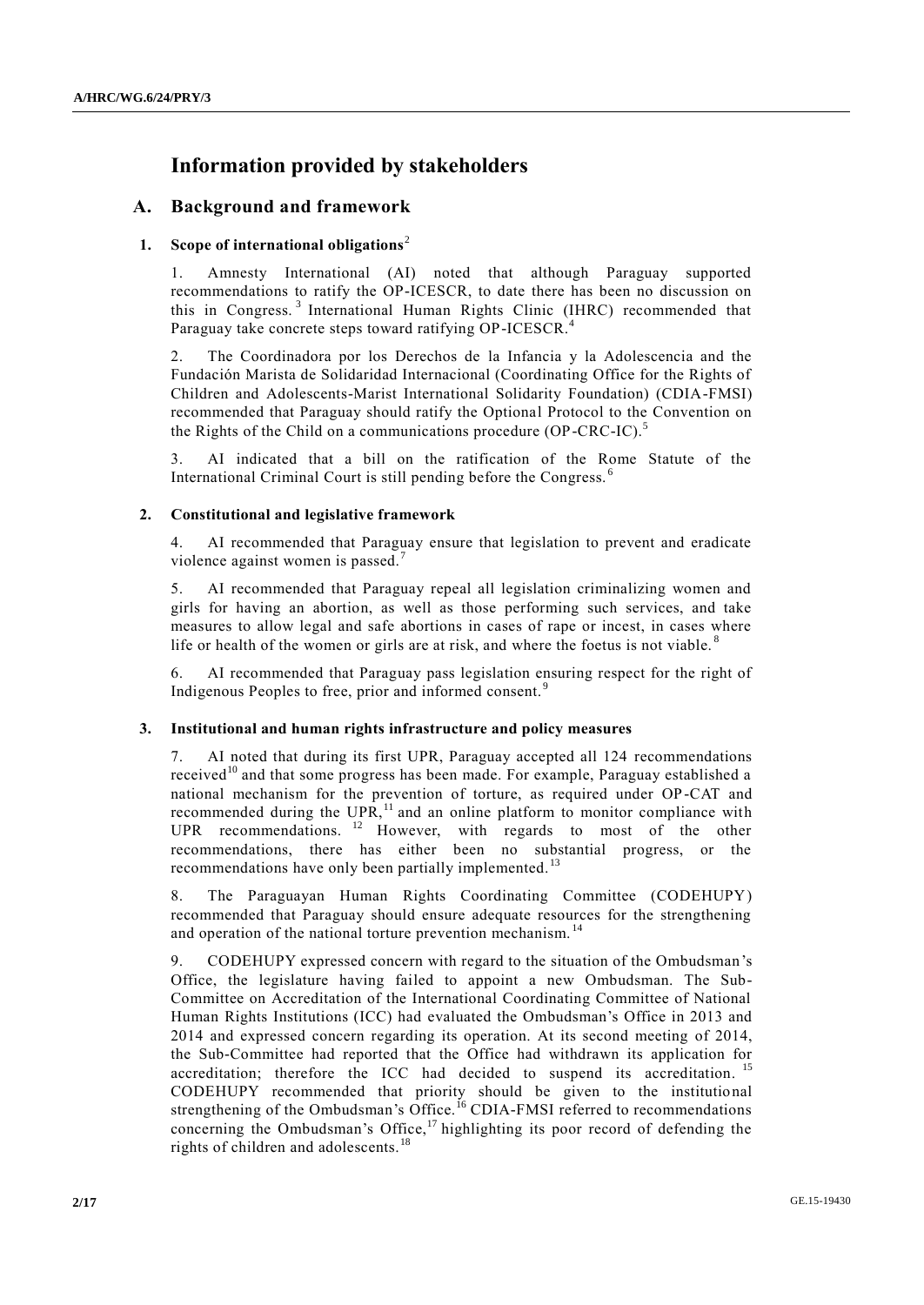10. In relation to a number of recommendations,<sup>19</sup> CDIA-FMSI said that Paraguay had a National System for the Comprehensive Protection and Advancement of Children and Adolescents as guaranteed under the Code on Children and Adolescents (Act No. 1680/01). However, it noted the insufficient decentralization and deconcentration of resources, the country's limited municipalization, the lack of training for people working with children and the lack of inter-agency coordination, which had a negative impact. CDIA-FMSI recommended that the system should be strengthened to ensure the prevention, detection and processing of cases of violence against children and to improve complaint mechanisms, including the mechanism for submitting complaints to the Ombudsman's Office.<sup>20</sup>

11. CODEHUPY recommended that human rights should be restored to Deputy Minister rank in the Ministry of Justice, i.e., that the decree whereby the decision was taken should be set aside. $21$ 

12. CDIA-FMSI recommended the strengthening of financial management with a view to prioritizing social expenditure on children and adolescents, and the intensification of efforts to compile and analyse data, disaggregated by age, sex, ethnicity, family income and disability, for use in preparing and evaluating social policies and programmes.<sup>22</sup>

13. International Service for Human Rights (ISHR) noted that Paraguay has only partially implemented a recommendation to involve civil society organizations in the implementation of UPR recommendations.<sup>23</sup> According to civil society, some meetings where held, but no resources were provided to indigenous communities for their effective participation.<sup>24</sup>

# **B. Cooperation with human rights mechanisms**

#### **Cooperation with treaty bodies**

14. CODEHUPY referred to the failure to comply with two sets of Views of the Human Rights Committee, which stated that Paraguay should conduct an effective investigation in order to establish the facts of two cases relating to the alleged killing of a peasant leader by a police officer and the alleged torture of another peasant leader and punish those responsible, provide comprehensive reparations and take measures to prevent the recurrence of such incidents. CODEHUPY said that it had noted undue delay in the signature and subsequent implementation of decisions.<sup>25</sup>

# **C. Implementation of international human rights obligations, taking into account applicable international humanitarian law**

#### **1. Equality and non-discrimination**

15. AI noted that in 2014, the draft anti-discrimination law that had been tabled in the Senate was rejected.<sup>26</sup> AI recommended that Paraguay ensure the adoption and implementation of an anti-discrimination law that adheres to international human rights standards, in line with commitments made during the previous review, <sup>27</sup> including provisions guaranteeing non-discrimination and the prevention and punishment of discrimination on all grounds, including sexual orientation and gender identity.<sup>28</sup>

16. CODEHUPY, the Red Contra Toda Forma de Discriminación (Network Against All Forms of Discrimination) (JS7) and the Articulación Nacional de la Campaña por la Convención Interamericana de los Derechos Sexuales y los Derechos Reproductivos del Paraguay and the Iniciativa por los Derechos Sexuales (National Coordinating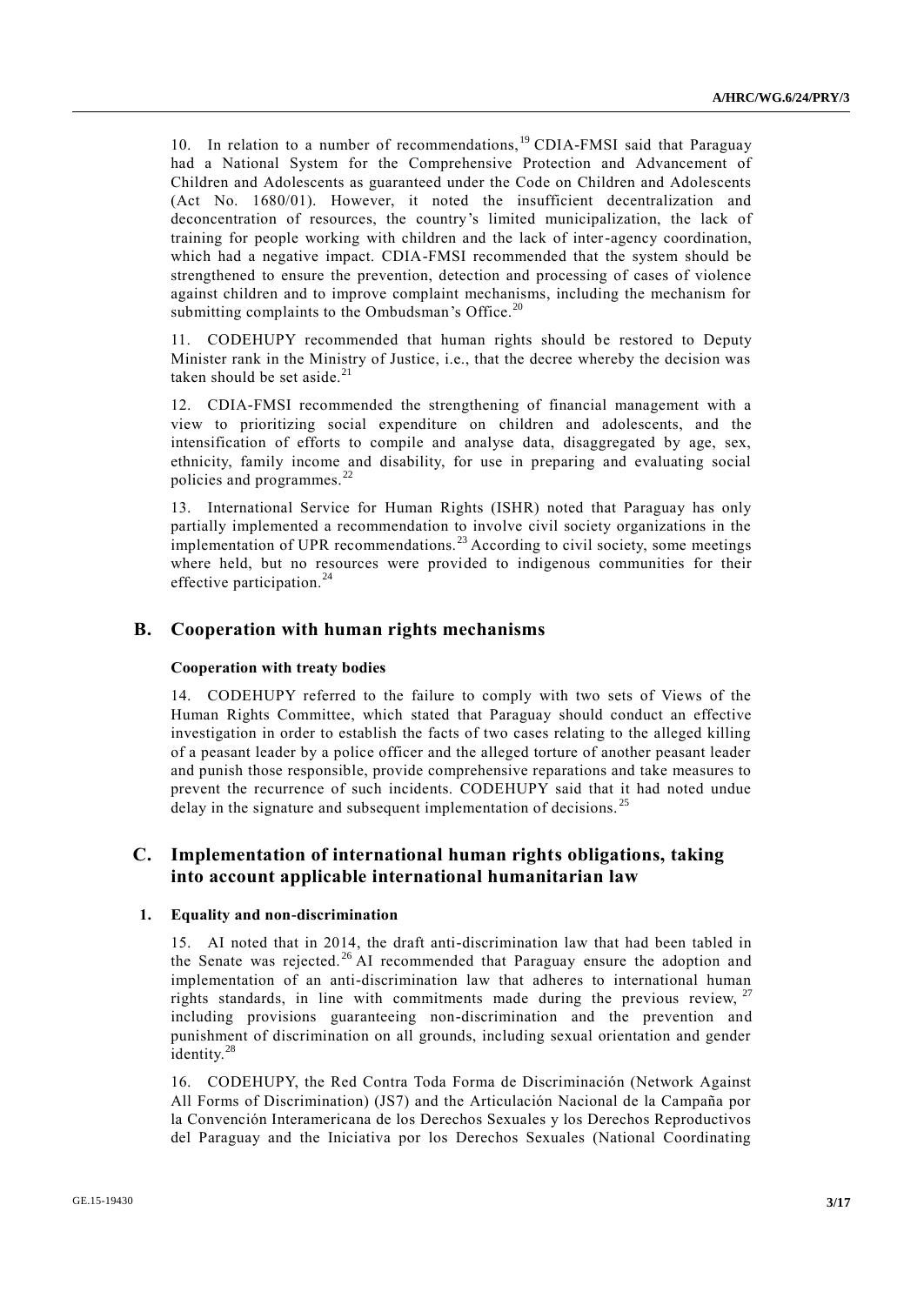Body for the Campaign for the Inter-American Convention on Sexual Rights and Reproductive Rights in Paraguay and the Sexual Rights Initiative) (JS1), among others, recommended the adoption of a law against all forms of discrimination, accompanied by public policies.<sup>29</sup>

17. SOMOSGAY highlighted the lack of legal protection against discrimination and violence, which was a source of fear for the LGBT population. <sup>30</sup> JS1 said that discrimination on the basis of sexual orientation and gender identity had been compounded by the hate speech legitimized by the State. The recommendations adopted in that regard during the first universal periodic review had not yet been implemented.<sup>31</sup> JS1 recommended the adoption of public policies and the application of legislation to prevent, punish and criminalize violence and discrimination against the LGBTI population; the investigation of cases of violence against and killings of transgender persons and the establishment of protocols for action, including a reparations mechanism. $32$ 

18. CODEHUPY recommended the adoption of urgent measures to prevent, punish and eliminate discrimination and violence suffered by LGBTI persons.<sup>33</sup> SOMOSGAY reported on a complaint relating to police aggression during a public demonstration. <sup>34</sup> JS7 recommended the investigation of cases of violence against and killings of transgender persons and the establishment of protocols for action, including a reparations mechanism.<sup>35</sup>

## **2. Right to life, liberty and security of the person**

19. ADF International recommended that Paraguay continue to honour the national and international obligations to protect the right to life from conception to natural death.<sup>36</sup>

20. Referring to recommendations from the first  $UPR$ ,  $^{37}$  AI was concerned that legal reforms have yet to be undertaken to ensure that the definitions of torture and enforced disappearance in Paraguay's national legal framework comply with international human rights law. AI indicated also that allegations of torture and other ill-treatment are not thoroughly investigated, allowing impunity to prevail.<sup>38</sup>

21. CODEHUPY referred to the country's security policy, which had resulted in police action characterized by the unjustified and disproportionate use of force and a situation of impunity.<sup>39</sup> CODEHUPY recommended that Act No. 5036/2013 modifying and extending articles 2, 3 and 56 of Act No. 1337/99 on National Defence and Internal Security should be repealed on the basis that it was unconstitutional, since it provided for the deployment of the Armed Forces in dealing with internal security matters. It also recommended that police officers' actions should be monitored; that thorough investigations should be conducted of violations of civilians' human rights by the police, the military and prosecutors; and that those investigations should result in the prosecution and punishment of those responsible.  $40$ 

22. The Mesa de trabajo por los derechos de los Pueblos Indígenas en el Paraguay (Working group on the rights of indigenous peoples in Paraguay) (MDPIpy) said that prison policy made no mention of appropriate physical conditions and differential treatment for indigenous persons deprived of their liberty. MDPIpy said that the 2014 annual report of the national torture prevention mechanism illustrated that point. The average term of imprisonment of indigenous persons was longer than that of non indigenous persons; in addition, the spaces occupied by indigenous persons in prisons did not usually meet minimum requirements, such as the provision of mattresses, hygiene arrangements, medicine and adequate food.<sup>41</sup>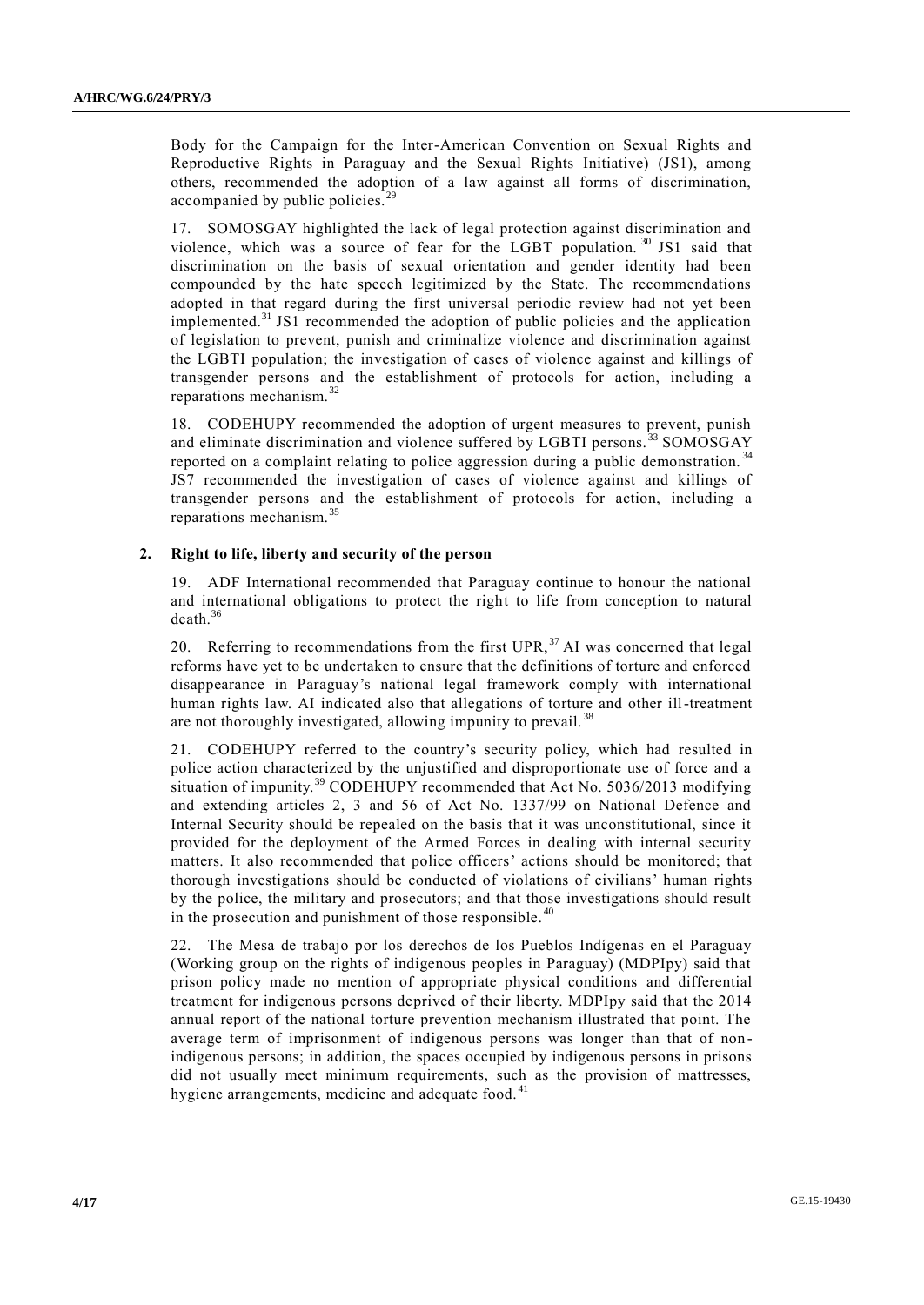23. AI indicated that although all recommendations to uphold the rights of women and girls and to protect them from violence were accepted,  $^{42}$  legislation to prevent and punish violence against women has yet to be passed.<sup>43</sup>

24. CODEHUPY recommended moving ahead with the strengthening of the National System for the Comprehensive Protection and Advancement of Children and Adolescents with a view to ensuring the prevention, detection and processing of cases of violence against children and adolescents. <sup>44</sup> CDIA-FMSI recommended stepping up prevention campaigns and developing a database of perpetrators of sexual violence against children and adolescents.<sup>45</sup>

25. CDIA-FMSI said that children continued to be subjected to corporal punishment at home and in some schools. A bill had been submitted to the Chamber of Deputies in 2014 and was currently being considered.<sup>46</sup>

26. Global Initiative to End All Corporal Punishment of Children (GIEACPC) indicated that corporal punishment of children is not fully prohibited in alternative care settings or in the home, day care, schools and penal institutions, despite recommendations by the Committee on the Rights of the Child and the Committee against Torture. GIEACPC hoped that States will make a specific recommendation that Paraguay expedite the adoption of legislation clearly prohibiting all corporal punishment of children in all settings.<sup>47</sup>

27. Referring to recommendations from the first UPR cycle,<sup>48</sup> Congregation of our Lady of Charity of the Good Shepherd (CLCGS) indicated that trafficking is a problem, which mainly affects women, among them 16% of victims identified in the last four years are under 18. CLCGS recommended that Paraguay implement the specialized program for adolescents' victims of trafficking, provided for in Law No. 4788/12, with the necessary resource allocation.<sup>49</sup>

28. JS1 said that sexual exploitation and trafficking remained issues of concern.<sup>50</sup> It recommended increased investment in public policies to prevent and combat those offences and support victims; the effective implementation of legislation on those offences; a deeper understanding of the practices, actions and situations that encouraged or facilitated sexual exploitation and trafficking; and improved interagency coordination.<sup>51</sup>

29. CLCGS noted that resources for the implementation of the National Plan for Prevention and Eradication of Sexual Exploitation of Children and Adolescents are not sufficient. CLCGS recommended that Paraguay protect victims and punish perpetrators, and create shelters for victims of abuse and sexual exploitation.<sup>52</sup>

30. Referring to a recommendation from the UPR, <sup>53</sup> CLCGS indicated that child domestic labour, known in Paraguay as "criadazgo" mainly affects children and adolescents. 81.6% are girls or young women between 5-17 years.<sup>54</sup>

31. With regard to recommendations relating to the protection of street children,<sup>55</sup> CDIA-FMSI reported that the State had pursued certain protection programmes such as the "Abrazo" ("Hug") programme, the programme for the protection of street children and the comprehensive programme for street children and adolescents in Asunción. However, there had been no increase in social investment in that area and there had been little improvement. <sup>56</sup> MDPIpy recommended the adoption of a comprehensive policy on care, particularly for indigenous street children and the development of Government programmes aimed at ensuring, in particular, decent housing for every indigenous family in cities.<sup>57</sup>

32. With regard to a recommendation on child labour,<sup>58</sup> CDIA-FMSI said that it was important for the State to require the private sector to comply with the prohibition of the employment of children under the age of 14 in accordance with the ILO Minimum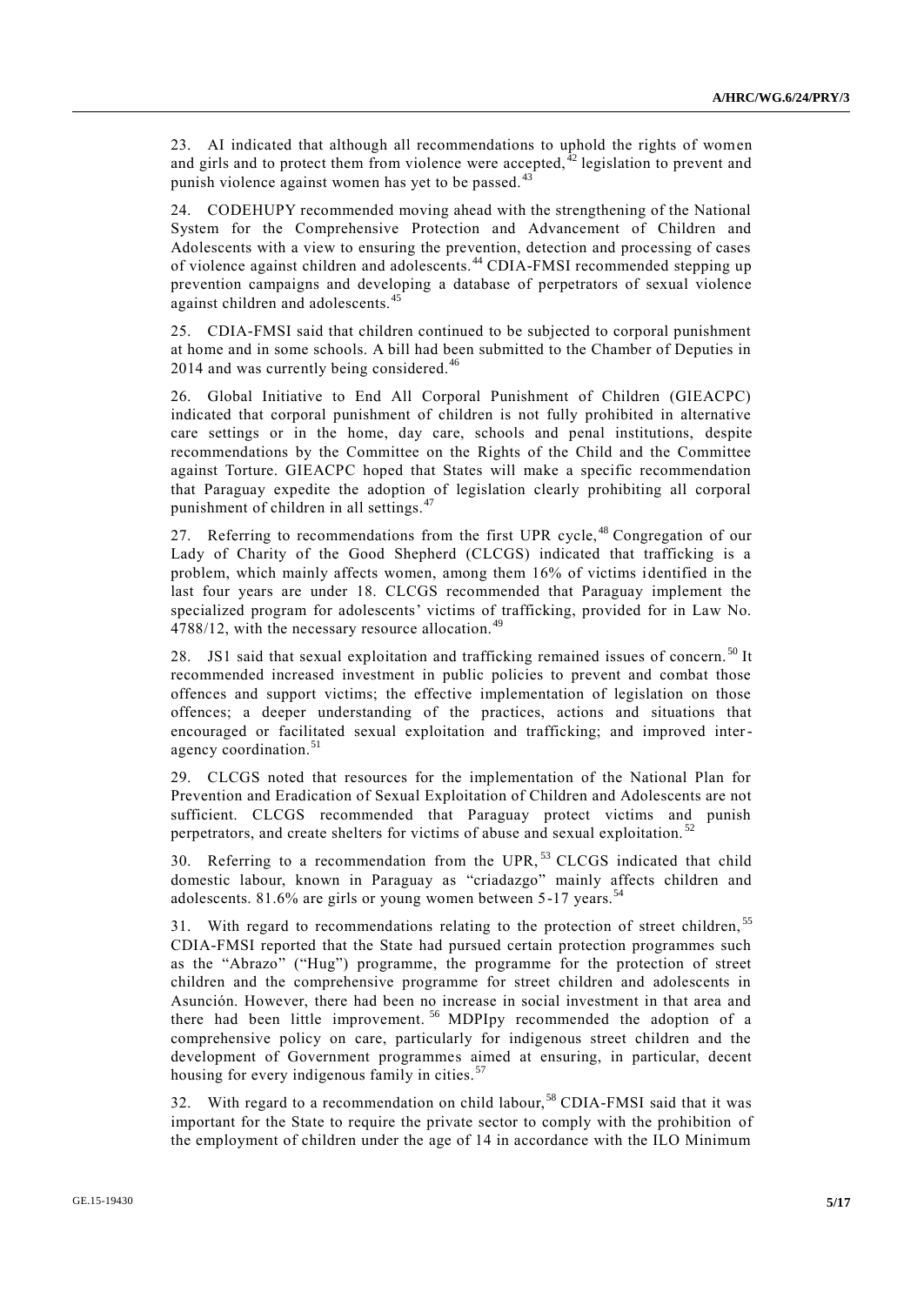Age Convention, 1973 (No. 138) and the prohibition of jobs listed as hazardous under the ILO Worst Forms of Child Labour Convention, 1999 (No. 182).<sup>59</sup>

33. CDIA-FMSI recommended that the Paraguayan State should take responsibility for the death and forced recruitment of adolescents by non-State actors in the northern part of the country.<sup>60</sup>

## **3. Administration of justice, including impunity**

34. AI indicated that abuses committed by the security forces too often remain inadequately investigated. <sup>61</sup> AI recommended that Paraguay ensure an impartial and independent investigation into all the deaths and allegations of torture in connection with the violent clashes that took place between police and peasants on 15 June 2012 in Curuguaty, guaranteeing due process for those accused and reparation to the victims and their families.<sup>62</sup>

35. CDIA-FMSI recommended that juvenile justice proceedings should be expedited under the specialized court system and that the infrastructure and social services available to adolescents deprived of their liberty should be improved.<sup>63</sup>

## **4. Right to privacy, marriage and family life**

36. Privacy International (PI) and TEDIC indicated that there was no mention of the right to privacy and data protection during the first UPR. PI-TEDIC was concerned by reports that suggest that surveillance is being conducted outside the legal framework. PI-TEDIC recommended that Paraguay take steps towards compliance with international human rights law and standards on communication surveillance, as well as ensure safeguards against illegitimate access and right to effective remedy.<sup>6</sup>

37. ADF recommended that Paraguay continue to recognize and protect the family as the natural and fundamental group unit of society; and to protect marriage as the union of one man and one woman.<sup>65</sup>

#### **5. Freedom of expression**

38. ISHR indicated that human rights defenders and journalists face insecurity, harassment and killings, especially those working for the defence of peasants and indigenous communities from land grabbing. <sup>66</sup> Journalists are particularly at risk. Lawyers working in defence of indigenous communities are also at risk. In 2012, 2013 and 2014 journalists continued to be subject to harassment, attacks and killings with several media workers having been under police protection for years.<sup>6</sup>

39. International Freedom of Expression Exchange and Sindicato de Periodistas del Paraguay (IFEX-SPP) reported on the impunity on cases of violence and crimes against journalists and community radio stations. IFEX-SPP noted that since February 2013 until June 17, 2015, 7 murders of journalists have been recorded.<sup>68</sup> IFEX-SPP recommended that Paraguay investigate cases of murdered journalists; create a speci al commission or specialized unit focused on violations of freedoms of expression as part of the Specialized Human Rights Unit of the Public Prosecutor's Office; create a three-party roundtable that brings together the State, media and journalists, with a focus on discussing measures to protect journalists and concrete policies for guaranteeing freedom of expression in Paraguay and full guarantee of the right of community media in terms of access to adequate conditions for operating, as well as securing funding.<sup>69</sup>

40. ISHR recommended that Paraguay: combat impunity, prosecute perpetrators and ensure access to effective remedies for human rights defenders and journalists who are victims of human rights violations. It further recommended that Paraguay develop a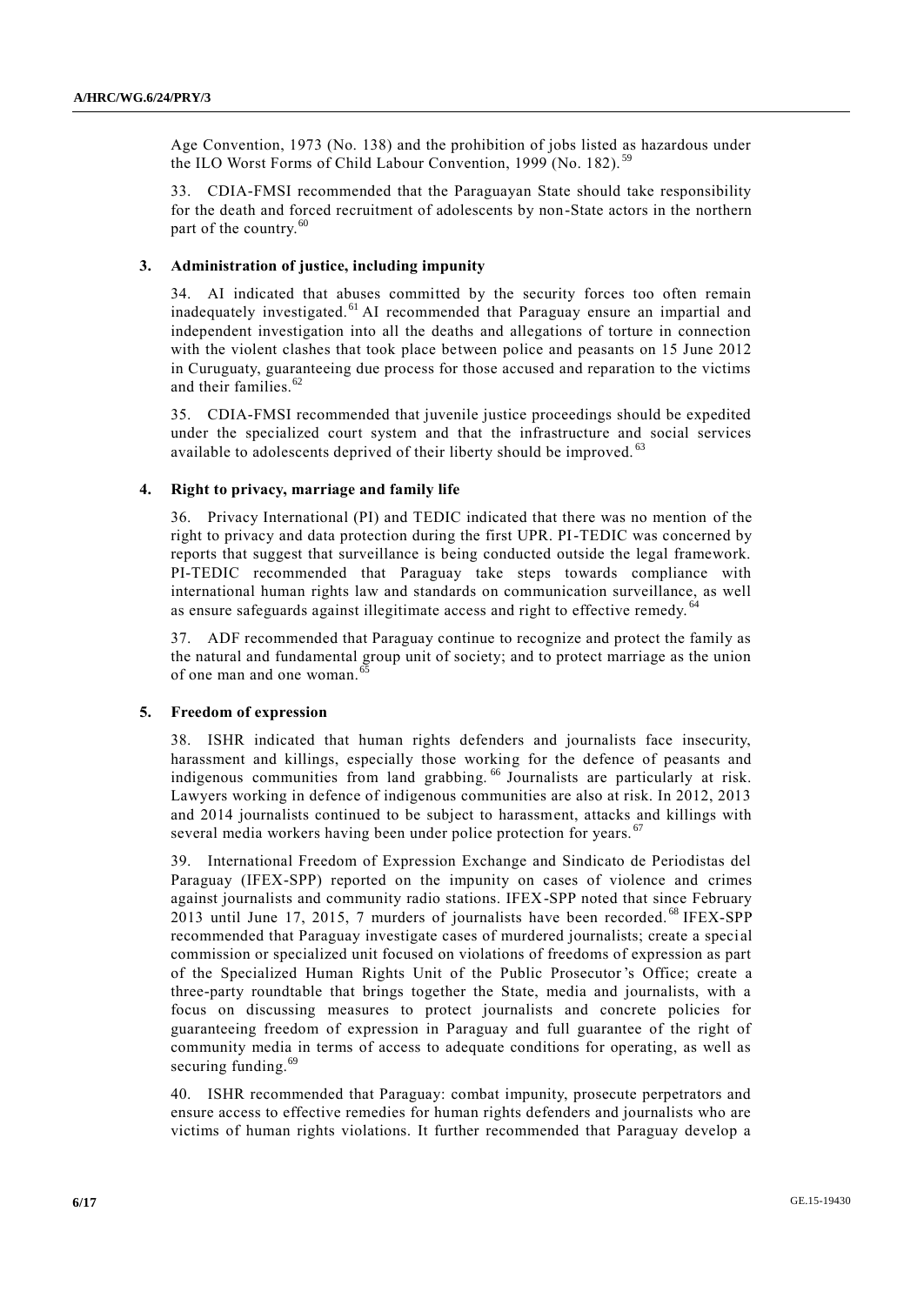law on human rights defenders and establish, mandate and resource a mechanism for their protection in line with the United Nations Declaration on Human Rights Defenders. Paraguay should acknowledge their legitimate role, and sustain an enabling environment for human rights defenders and journalists to carry out with their legitimate work without threat of violence or reprisals. Paraguay should repeal or amend all laws and policies which restrict their activities and rights, including laws criminalising defamation. $70$ 

41. AI also indicated that the work of human rights defenders has come under threat in recent months. Lawyers who represent the rights of Indigenous communities and campesino people have faced administrative measures (sumarios administrativos o auditoria) in carrying out their legitimate work. <sup>71</sup> AI recommended that Paraguay take all necessary measures to prevent or stop accusations, including criminal or administrative proceedings, against human rights defenders brought as the result of their legitimate human rights work and; recognize human rights defenders as legitimate and vital actors and recognize publicly the legitimacy and relevance of their work. Such recognition is particularly important for those defending human rights at local level or in relation to people in situations of vulnerability, exclusion or discrimination.<sup>72</sup>

## **6. Right to work and to just and favourable conditions of work**

42. CODEHUPY recommended the adoption of a law on domestic work that guaranteed the right of domestic workers to receive 100 per cent of the legal minimum wage.<sup>73</sup> JS7 recommended that the Ministry of Justice, the Ministry for Women, the Ministry of Labour, Employment and Social Security and other departmental and municipal public entities should publicize the rights of domestic workers throughout the country and raise the minimum age for domestic work to  $18.^{74}$ 

43. Unidas en la Esperanza (United in Hope) (UNES) reported on the discrimination against, and criminalization of, adult female sex workers who voluntarily provided sexual services in return for payment for personal gain.<sup>75</sup> UNES recommended that Paraguay should: develop a law on the legal recognition of sex work; remove legal provisions that stigmatized female sex workers, in particular the discriminatory provisions of Ordinance by-law No. 278/13 of the city of Asunción; strengthen complaint mechanisms and bodies; and promote public policies that took account of the real situation of female sex workers.

## **7. Right to social security and to an adequate standard of living**

44. With regard to the recommendations of the universal periodic review,  $\frac{77}{2}$  CDIA-FMSI reported that Paraguay had stepped up its conditional transfer programmes to combat poverty and increased the number of beneficiaries. <sup>78</sup> It recommended that Paraguay should: pursue those programmes while monitoring the type of beneficiary; ensure that children in rural, marginal urban, and indigenous areas attended school, received nutrition supplements and were treated by the public health system; and design and implement a universal protection system that prioritized poor and vulnerable families. $^{79}$ 

45. Referring to recommendations from the first cycle on poverty, food and agriculture, $80$  IHRC recommended that Paraguay ensure a policy to protect, promote, and facilitate implementation of the right to food in Indigenous communities.<sup>81</sup>

46. CODEHUPY recommended the promotion of effective measures to protect peasant family farming.<sup>82</sup>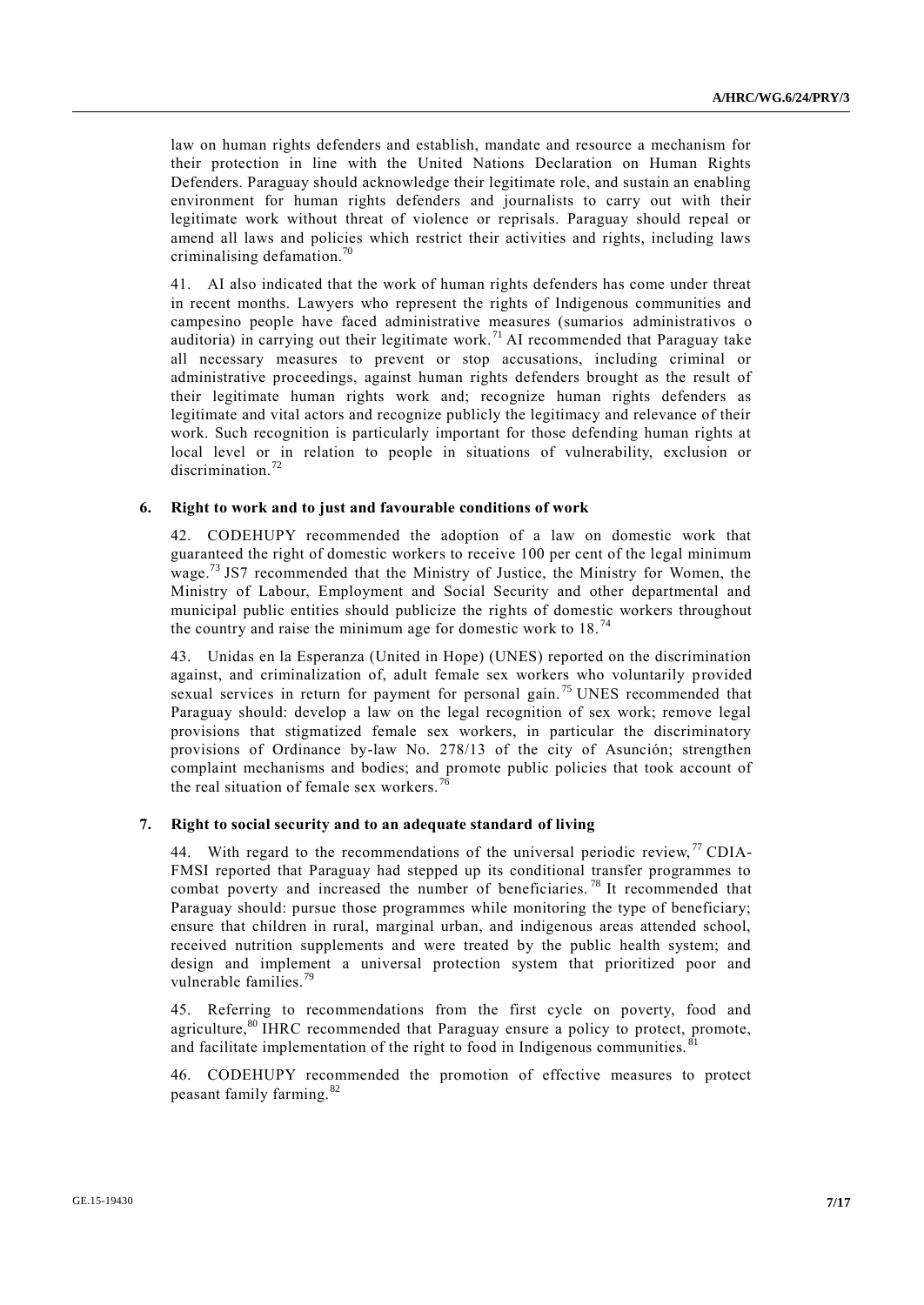#### **8. Right to health**

47. JS1 referred to the lack of access to health-care services, and specifically sexual and reproductive health services. Parliament had still not considered the sexual, reproductive, maternal and perinatal health bill presented in the Senate in 2008. <sup>83</sup> JS1 recommended the adoption of that bill; the implementation of public policies to put in place a sexual, reproductive, maternal and perinatal health programme throughout the national territory, to which adequate budgetary and human resources should be allocated in order to guarantee women's and girls' enjoyment of the right to health; and the application of a comprehensive, gender-sensitive, rights-based and evidencebased sex education policy.<sup>84</sup>

48. AI noted that abortion is criminalized on all counts, except when the life of the woman or girl is at risk. However, abortion is not permitted under any other circumstances — including where the pregnancy is the result of rape or incest, when the foetus is not viable or when the health of the woman or girl is at risk. Women and girls who undergo an abortion, as well as anyone carrying out the procedure, face imprisonment. Sentences range from two to eight years.<sup>85</sup>

49. CODEHUPY recommended the implementation of the recommendations of the human rights treaty bodies to review criminal legislation on abortion.<sup>86</sup>

50. JS1 noted advances such as the adoption of standards for post-abortion care under a resolution of the Ministry of Public Health and Social Welfare, which aimed to establish standards of care for women who came to health-care services with incomplete or ongoing miscarriages and the regulations for Act No. 3940/09 establishing rights, obligations and preventive measures concerning the effects of HIV and AIDS. JS1 recommended the adoption of measures to ensure the proper functioning of the system to protect child victims of sexual violence, including the application of a comprehensive sex education policy, and a broadening of the legal grounds for abortion, particularly in cases where there was a health risk, where young girls and adolescent girls were involved and when the pregnancy was the result of sexual abuse or rape.<sup>8</sup>

51. International Planned Parenthood Federation/Western Hemisphere Region (IPPF/WHR) expressed concern about the denial in Paraguay of adequate health services to young girls who become pregnant as a result sexual abuse. Despite the high rate of child and adolescent sexual abuse, pregnancy, and risk of maternal death to young girls, abortion remains inaccessible in Paraguay.

52. AI noted that recommendations calling for a reduction in maternal mortality rates and for the introduction of measures to safeguard women's universal right to life and health through the provision of safe and legal abortion, have yet to be implemented. <sup>89</sup> In 2014, a National Plan on Sexual and Reproductive Health (Plan Nacional de Salud Sexual y Reproductiva 2014 — 2018) was published. Despite one of its objectives being the reduction of maternal mortality, the plan makes no reference to changing current legislation.<sup>90</sup>

53. JS1 recommended the adoption of effective measures to prevent the high rate of maternal mortality by decriminalizing abortion if it posed a risk to health, if the pregnancy was the result of rape or sexual abuse, if the foetus was not viable and in the case of child and adolescent pregnancies.<sup>91</sup>

54. AI recommended that Paraguay ensure adequate access to information on sexual and reproductive rights for women and girls, by guaranteeing the implementation of the Pedagogical Framework for Comprehensive Sexual Education.<sup>92</sup> CDIA-FMSI recommended that a sex education policy should be drawn up with indicators for basic education, and implemented.<sup>93</sup>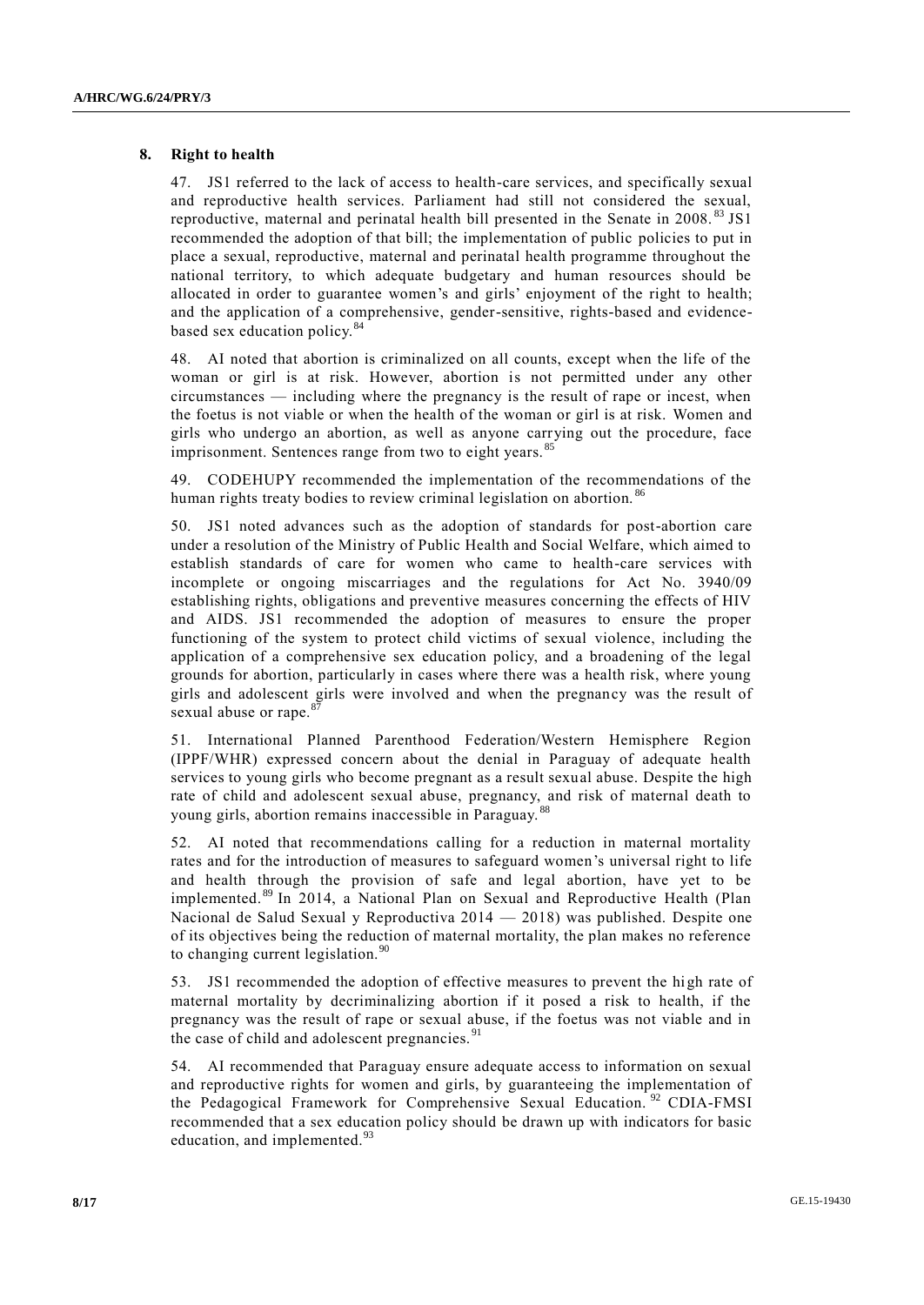55. IPPF/WHR urged Paraguay to amend the penal code Article 109 to remove legal and other barriers to guarantee access to abortion for all women and girls to whom pregnancy poses a risk to their life and health, or those who became pregnant as a result of rape or incest; train medical staff, police and judicial officials to effectively investigate crimes of gender-based violence, and conduct sensitization training so they can effectively respond to victims' special needs; and develop official statistics that record cases of gender-based violence, and to facilitate access to justice for victims and prosecution of the perpetrators. <sup>94</sup>

56. IPPF/WHR and several other organizations, referred to the case of a 9-year old girl whose mother reported the sexual abuse of the girl by her stepfather. It noted that four months after the state dismissed the claim without investigating it, her mother took the then 10-year old to the hospital. After misdiagnosing her for a possible tumour for three months, the hospital informed the mother that the girl was 21 weeks pregnant as result of rape by her stepfather that the state had failed to prevent.<sup>95</sup>

57. CLCGS recommended that Paraguay establish programs to protect pregnant teenagers so that motherhood does not make them vulnerable and socially excluded. <sup>96</sup>

## **9. Right to education**

58. CDIA-FMSI said that most of the recommendations had suggested that access to education should be expanded. Despite some progress, certain problems persisted in relation to the quality of education, school infrastructure and comprehensive education for indigenous children and adolescents, Guarani speakers and persons with disabilities. Social inequality was evident among those groups. <sup>97</sup> CDIA-FMSI recommended that Paraguay should increase school retention rates, guarantee access to comprehensive quality education for Guarani speakers and indigenous communities, and increase investment in education, paying attention to investment for persons with disabilities.<sup>98</sup>

59. IHRC indicated that not much progress has been achieved with regard to recommendations on education for indigenous peoples.<sup>99</sup> IHRC recommended that Paraguay ensure adequate supplies, curriculum, and teachers, in a language they can understand; encourage qualified educators to return to the indigenous communities to teach at schools and; allow indigenous communities some autonomy over the education of their children. $100$ 

#### **10. Persons with disabilities**

60. CDIA-FMSI said that Paraguay had complied with the recommendations <sup>101</sup> to the extent that it had created the National Secretariat for the Human Rights of Persons with Disabilities in accordance with Act No. 4720/12. However, recommendations relating to effective inclusion, increased investment and adaptation of infrastructure<sup>102</sup> had yet to be implemented.<sup>103</sup>

61. CDIA-FMSI reported that there was no plan to ensure the removal of obstacles (architectural, programmatic, methodological, instrumental, attitudinal, communications-related and financial) to persons with disabilities.<sup>104</sup>

62. IHRC indicated that Paraguay had committed to implement all provisions in the CRPD, noting that no substantial efforts were made to reach these goals for indigenous peoples with disabilities.<sup>105</sup>

#### **11. Minorities and indigenous peoples**

63. Cultural Survival (CS) commended efforts to ratify legal instruments and the invitation to the Special Rapporteur on the rights of indigenous peoples to visit the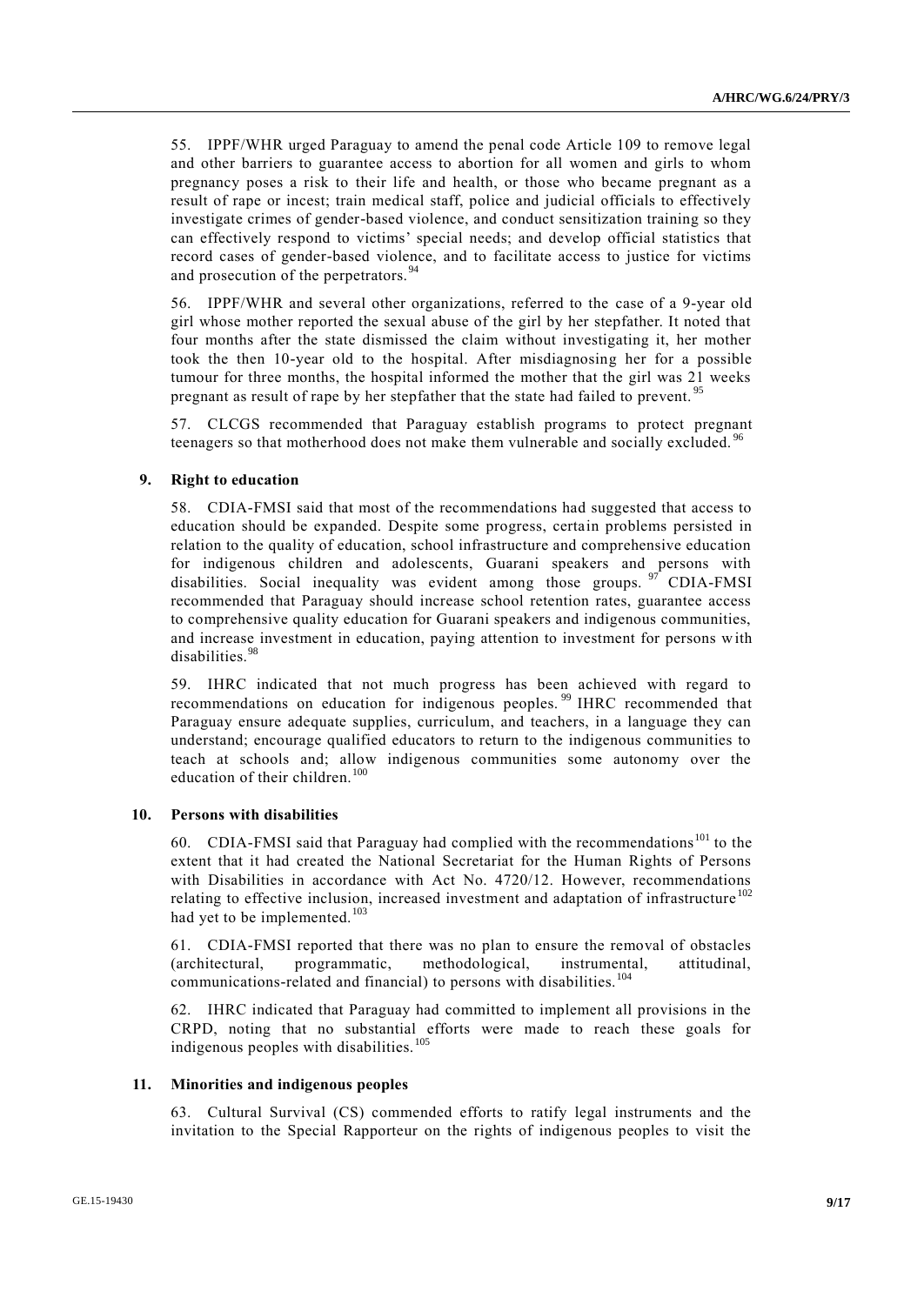country, but noted a lack of willingness to protect the rights of indigenous peoples. CS reported on the dispossession of lands, extreme poverty and the lack of access to justice for such peoples. It said that the majority of the indigenous population still had no legal title to their traditional territories. The State did not protect them against the actions of corporate owners or other non-indigenous cattle farmers.<sup>106</sup>

64. CODEHUPY noted the persisting failure to comply fully with the rulings of the Inter-American Court of Human Rights relating to indigenous peoples. <sup>107</sup> MDPIpy recommended the full implementation of the Court's rulings in favour of indigenous communities, as well as all the recommendations of the United Nations rapporteurs and monitoring bodies.<sup>108</sup>

65. AI indicated that Paraguay's national legal framework for the protection of Indigenous Peoples is enshrined in the Statute of Indigenous Communities (Law 904/81), passed in 1981 and amended in 1996. The culture and land of Indigenous Peoples is further protected under the 1992 Constitution. However, these entitlements are yet to be translated into comprehensive policies to protect the rights of Indigenous Peoples and to address the structural discrimination they face.<sup>109</sup>

66. CS recommended the legal, structural and operational strengthening of the National Institute of Indigenous Affairs (INDI), ensuring that its activities guaranteed the full protection and promotion of the rights of indigenous peoples, including the right to free, prior and informed consent. <sup>110</sup>

67. AI reported that not all the UPR recommendations relating to Indigenous Peoples' rights have been fully implemented.<sup>111</sup> Greater efforts are necessary to ensure that their right to free, prior and informed consent is respected, protected and fulfilled with regards to development or other projects and laws that may have a significant impact on their rights, specially their territories and natural resources. <sup>112</sup> MDPIpy recommended that Paraguay should adopt a comprehensive, good faith policy aimed at ensuring the participation of indigenous communities and organizations, with the cooperation of institutions that complied with the legal framework and current standards of international human rights law on the matter.<sup>113</sup>

68. CS highlighted continuing discriminatory practices<sup>114</sup> and the lack of knowledge of indigenous peoples' rights on the part of the judiciary.<sup>115</sup>

69. In relation to UPR recommendations,  $116$  AI indicated that some progress has been made in the restitution of land belonging to the Sawhoyamaxa and Yakye Axa communities, but further steps are needed to legally transfer ownership of the land. In both cases, the Inter-American Court of Human Rights (IACHR) ordered Paraguay to return their traditional land to the communities.  $117$  AI recommended that Paraguay ensure the immediate restitution of traditional land to the Sawhoyamaxa, Yakye Axa and Xamok Kasek communities, as requested by the IACHR. In particular, ensure that the legal title of the land is transferred to the communities and that other decisions of the IACHR are complied with, including the provision of funds for the development of Indigenous communities.<sup>118</sup> AI also noted that occupation of Indigenous Peoples' lands continues to be a concern.<sup>119</sup>

70. MDPIpy recommended the adoption of a delimitation, demarcation and land titling policy that guaranteed legal security for indigenous communities and the development of a register of indigenous lands.<sup>120</sup>

71. CODEHUPY recommended the adoption of effective measures to fully guarantee the indigenous Ayoreo-Totobiegosode and Y´apo communities the right to live on their ancestral lands.<sup>121</sup>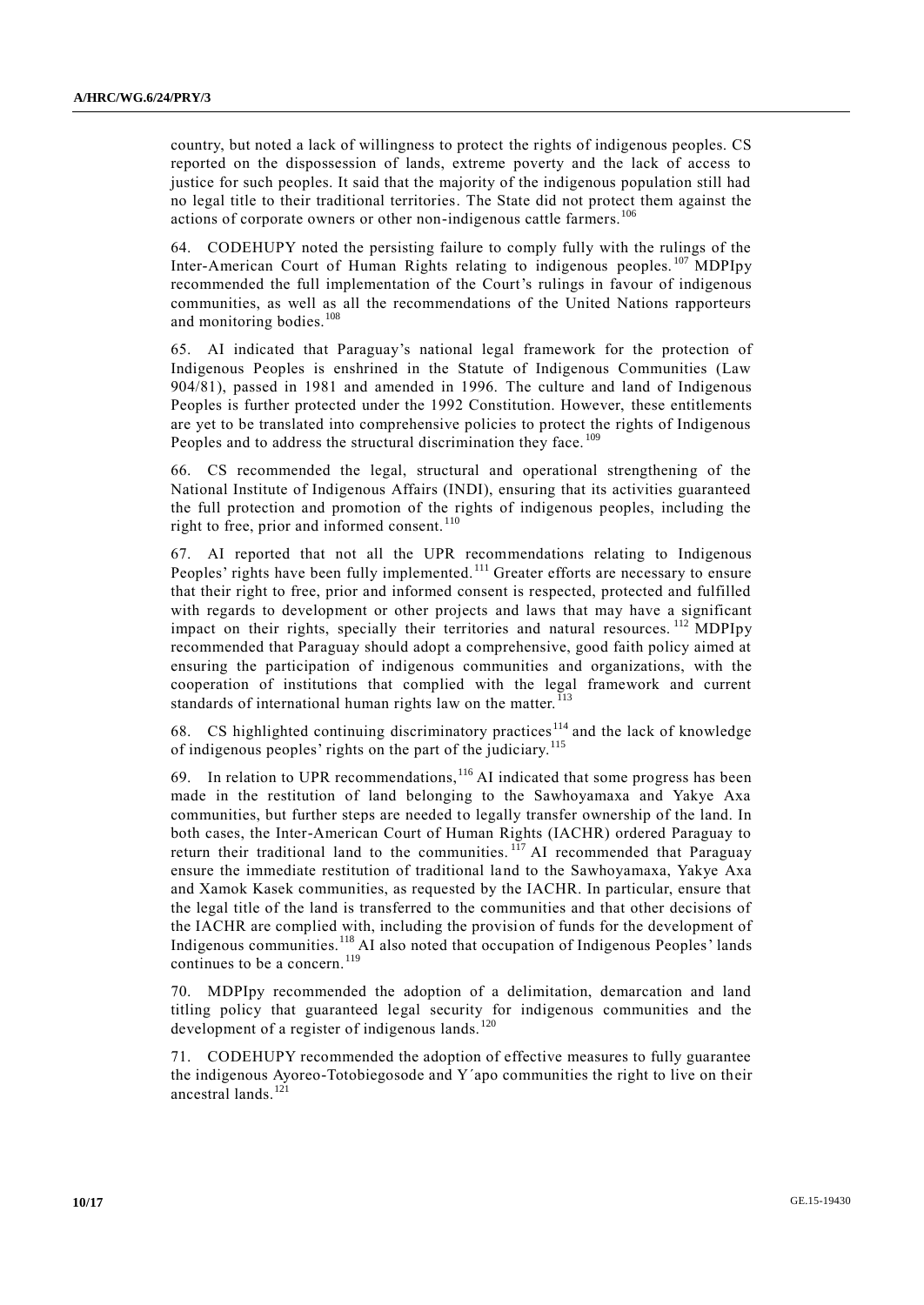72. MDPIpy recommended conducting an inquiry into action by judges and prosecutors who issued eviction orders <sup>122</sup> and an inquiry into the involvement of paramilitary forces in evictions of indigenous communities<sup>123</sup>

73. Survival International (SI) indicated that the Ayoreo Totobiegosode Indians in Paraguay are being forced off their land by cattle ranchers. SI recommended that Paraguay take e legal action against the companies working inside the Ayoreo 's land claim and to provide emergency and ongoing medical care for contacted members of the tribe. $124$ 

74. MDPIpy recommended the application of the Guidelines for the protection of indigenous peoples in isolation or initial-contact situations of the Amazon Region, the Gran Chaco and eastern Paraguay (Office of the United Nations High Commissioner for Human Rights,  $2012$ ).<sup>125</sup>

#### **12. Right to development, and environmental issues**

75. CODEHUPY recommended that Paraguay should adopt a legal framework for environmental protection and promote the establishment of an inter-agency committee to evaluate the harmful effects of pesticides.<sup>126</sup>

76. MDPIpy recommended an audit of existing environmental licences issued by the Environment Secretariat in the traditional lands of the Ayoreo people and the adoption of legislation prohibiting deforestation in Chaco province, as had been done in the eastern region. $127$ 

77. CS recommended the implementation of a process to provide adequate reparations to the Ava Guaraní and Mbyá Guaraní peoples for the construction of hydroelectric dams and increased investment in education, medical services and projects to help improve the economy. <sup>128</sup>

## *Notes*

<sup>1</sup> The stakeholders listed below have contributed information for this summary; the full texts of all original submissions are available at: [www.ohchr.org.](http://www.ohchr.org/)  $C: \mathbb{R}^n \to \mathbb{R}$ 

| Civil society            |                                                                                                                                |
|--------------------------|--------------------------------------------------------------------------------------------------------------------------------|
| Individual submissions:  |                                                                                                                                |
| ADF International        | ADF International, Geneva, Switzerland;                                                                                        |
| AI                       | Amnesty International, London, United Kingdom of Great Britain<br>and Northern Ireland:                                        |
| <b>CLCGS</b>             | Congregation of our Lady of Charity of the Good Shepherd,<br>Genève, Switzerland;                                              |
| CS                       | Cultural Survival, Cambridge, United States of America;                                                                        |
| <b>GIEACPC</b>           | Global Initiative to End All Corporal Punishment of Children,<br>London, United Kingdom of Great Britain and Northern Ireland; |
| IHRC-OU Norman, Oklahoma | International Human Rights Clinic, Oklahoma, United States of<br>America;                                                      |
| <b>IPPF/WHR</b>          | International Planned Parenthood Federation/Western Hemisphere<br>Region, New York, United States of America;                  |
| <b>ISHR</b>              | International Service for Human Rights, Geneva, Switzerland;                                                                   |
| SI                       | Survival International, London, United Kingdom of Great Britain<br>and Northern Ireland:                                       |
| SOMOSGAY                 | SOMOSGAY, Asunción, Paraguay;                                                                                                  |
| <b>UNES</b>              | Unidas en la Esperanza, Paraguay.                                                                                              |
| Joint submissions:       |                                                                                                                                |
| JS1                      | Joint submission No.1 by: La Articulación Nacional de la                                                                       |
|                          | Campaña por la Convención Interamericana de los Derechos                                                                       |
|                          | Sexuales y los Derechos Reproductivos del Paraguay and Sexual                                                                  |
|                          | Rights Initiative, Buenos Aires, Argentina;                                                                                    |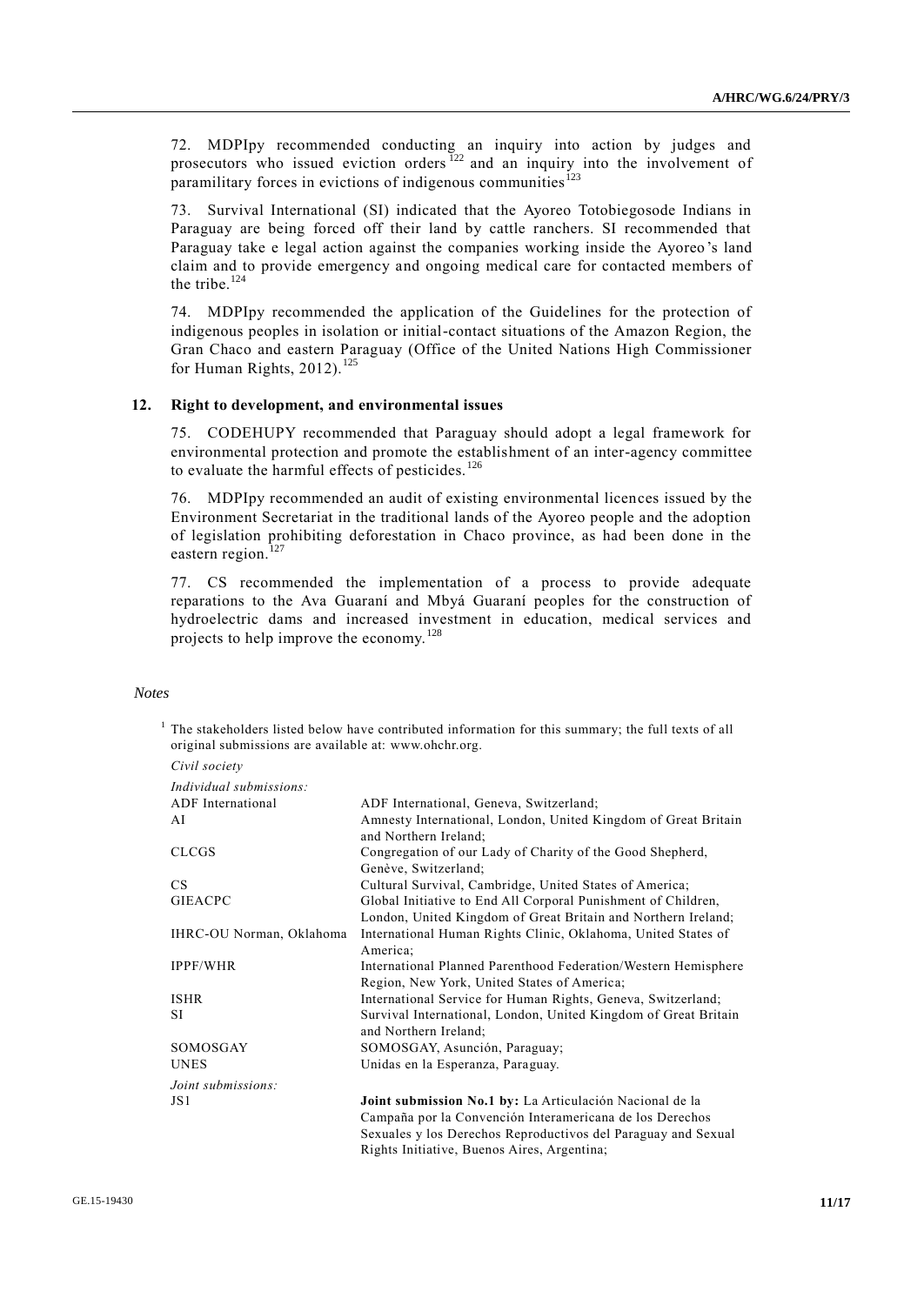| JS <sub>2</sub> | Joint submission No.2 by: Organizaciones Institucionales (33):<br>Aireana, Grupo por los derechos de las lesbianas; Asociación de<br>Familiares de Víctimas del Servicio Militar Obligatorio -<br>AFAVISEM; Asociación Americana de Juristas - AAJ; Asociación<br>Panambi; Asociación "Unidas en la Esperanza" – UNES; Base<br>Investigaciones Sociales – Base IS; Centro de Documentación y<br>Estudios - CDE; Centro de Estudios Paraguayos Antonio Guasch -<br>CEPAG; Centro Paraguayo de Teatro - CEPATE; Coalición<br>Paraguaya para la Diversidad Cultural; Comité de Iglesias para<br>Ayudas de Emergencia - CIPAE; Comité de América Latina y el<br>Caribe para la Defensa de los Derechos de la Mujer - CLADEM<br>Paraguay; COMUNICA, Asociación Paraguaya de Comunicación<br>Comunitaria; Coordinación de Mujeres del Paraguay - CMP;<br>Coordinadora por los Derechos de la Infancia y la Adolescencia -<br>CDIA; DECIDAMOS, Campaña por la Expresión Ciudadana;<br>Enfoque Territorial; Fundación Celestina Pérez de Almada; |
|-----------------|------------------------------------------------------------------------------------------------------------------------------------------------------------------------------------------------------------------------------------------------------------------------------------------------------------------------------------------------------------------------------------------------------------------------------------------------------------------------------------------------------------------------------------------------------------------------------------------------------------------------------------------------------------------------------------------------------------------------------------------------------------------------------------------------------------------------------------------------------------------------------------------------------------------------------------------------------------------------------------------------------------------------------------------|
|                 | Fundación Dr. Andrés Rivarola Queirolo - FUNDAR; Fundación<br>Vencer; Grupo SUNU de Acción Intercultural; Iniciativa<br>Amotocodie; Instituto de Estudios Comparados en Ciencias<br>Penales y Sociales - INECIP Paraguay; Movimiento de Objeción<br>de Conciencia - MOC Py; Pro Comunidades Indígenas - PCI; Red<br>de ONGs que trabajan en VIH-Sida; Servicio de Educación y<br>Apoyo Social/Área Rural - SEAS-AR; Servicio Jurídico Integral<br>para el Desarrollo Agrario - SEIJA; Servicio Paz y Justicia - Serpaj                                                                                                                                                                                                                                                                                                                                                                                                                                                                                                                   |
|                 | Paraguay; Sindicato de Periodistas del Paraguay - SPP;<br>Sobrevivencia, Amigos de la tierra Paraguay; Tape`a para el<br>desarrollo sostenible; Tierraviva a los pueblos indígenas del<br>Chaco. Organizaciones Adherentes (6): Amnistía Internacional<br>Paraguay; Coordinadora Nacional por la Promoción de los<br>Derechos de las Personas con Discapacidad - CONAPRODIS;<br>Coordinadora Nacional de Pastorales Indígenas - Conapi-CEP;                                                                                                                                                                                                                                                                                                                                                                                                                                                                                                                                                                                              |
| JS3 (CDIA-FMSI) | Gente Ambiente y Territorio - GAT; Servicio de Educación Popular<br>- SEDUPO; Semillas para la Democracia, Asunción, Paraguay;<br>Joint submission No.3 by: Coordinadora por los Derechos de la<br>Infancia y la Adolescencia (CDIA) : ACOM - ADRA - Aldeas<br>Infantiles SOS Paraguay - Asociación Yvytu Pyahu - BECA -<br>Callescuela – CECTEC – CENIJU – Enfoque Niñez – Enfoque<br>Territorial - Fundación ALDA - Fundación APAMAP - Fundación<br>Casa Cuna – Fundación Corazones por la Infancia – Fundación<br>Teletón - Fundación Vida Plena - Global Infancia - Good<br>Neighbors - Hermanas Del Buen Pastor - HUNETC - INECIP -<br>Luna Nueva - Paraguay Educa - Plan Paraguay - Rondas - Tape'a                                                                                                                                                                                                                                                                                                                                |
|                 | - VinculArte. ADHERENTES: CAMSAT - DENIDE - Fundación<br>Don Bosco - Fundación Marco Aguayo - Fundación Maristas de<br>Solidaridad Internacional - Fundación Rvdo. Rafael Torres Ortega<br>- Hogar Santa Teresa - Serpaj-Py, Asunción Paraguay, y la<br>Fundación Marista de Solidaridad Internacional (FMSI), Geneva,<br>Switzerland;                                                                                                                                                                                                                                                                                                                                                                                                                                                                                                                                                                                                                                                                                                   |
| JS4 (IFEX-SPP)  | Joint submission No.4 by: International Freedom of Expression<br>Exchange (IFEX), Toronto, Canada and Sindicato de Periodistas<br>del Paraguay (SPP);                                                                                                                                                                                                                                                                                                                                                                                                                                                                                                                                                                                                                                                                                                                                                                                                                                                                                    |
| JS5 (MDPIpy)    | Joint submission No.5 by: Mesa de Trabajo por los Derechos de<br>los Pueblos Indígenas en el Paraguay (MDPIpy) integrada por:<br>Coordinadora de Líderes Indígenas del Bajo Chaco (CLIBCh).<br>Federación de Organizaciones Guaraníes de la Región Oriental del<br>Paraguay (Federación) • Federación por la Autodeterminación de<br>los Pueblos Indígenas (FAPI) · Organización Payiepie Ichadie<br>Totobiegosode (OPIT) <sup>•</sup> Asociación Indigenista del Paraguay<br>(AIP) • Centro de Estudios e Investigación de Derecho Rural y<br>Reforma Agraria (CEIDRA) · Coordinación Nacional de Pastoral<br>Indígena (CONAPI) de la Conferencia Episcopal Paraguaya (CEP)<br>- Iglesia Católica• Gente, Ambiente y Territorio (GAT)• Grupo de                                                                                                                                                                                                                                                                                         |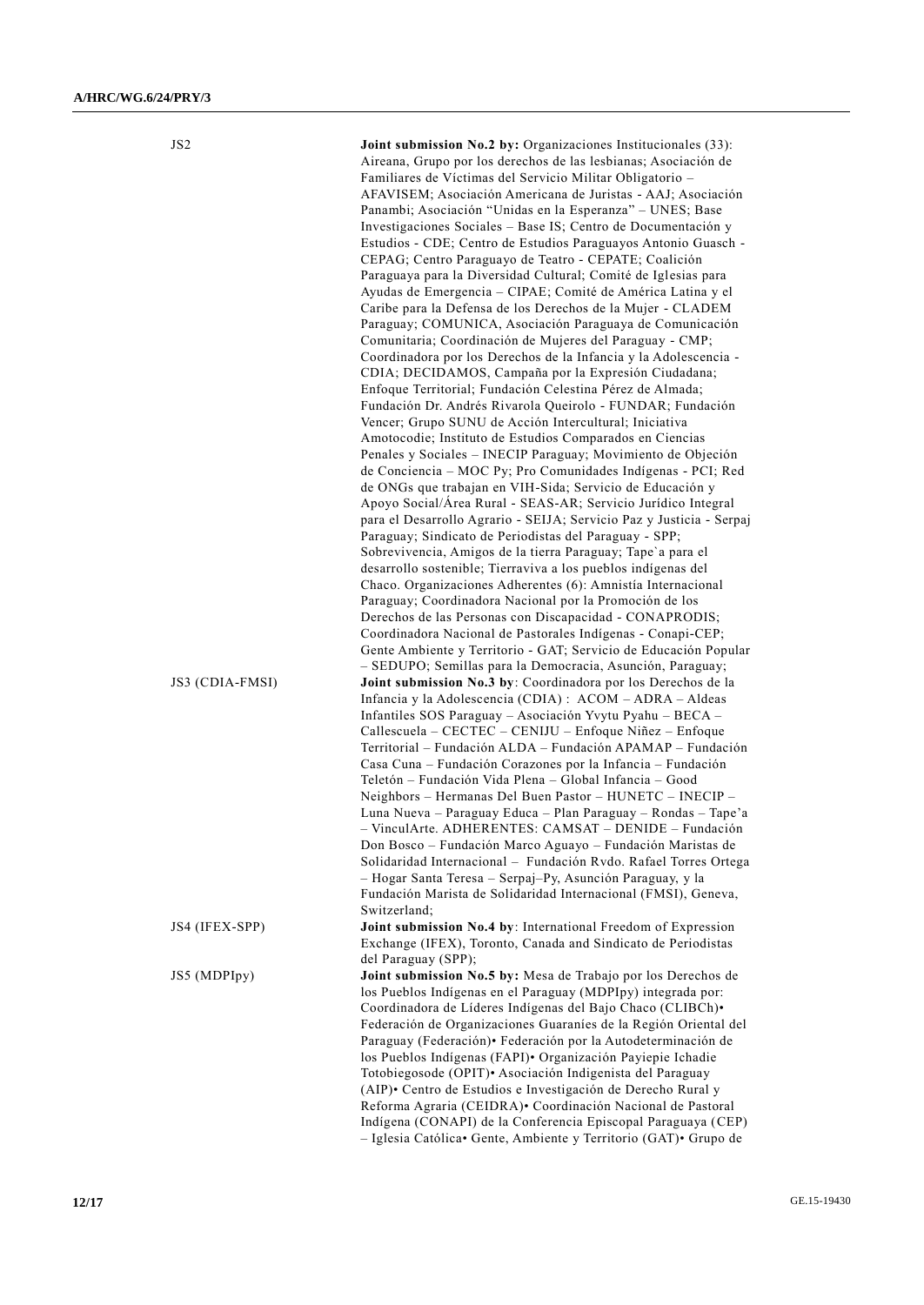|                  | Acompañamiento a Comunidades Indígenas de Itapúa (GACII).                     |
|------------------|-------------------------------------------------------------------------------|
|                  | Iniciativa Amotocodie (IA) · Oguasú · Servicio de Apoyo Indígena              |
|                  | (SAI) · Tekoha a los Pueblos Indígenas (Tekoha) · Tierraviva a los            |
|                  | Pueblos Indígenas del Chaco (Tierraviva), Asunción, Paraguay;                 |
| JS6 (PI-TEDIC)   | Joint submission No.6 by: Privacy International and TEDIC,                    |
|                  | London, United Kingdom of Great Britain and Northern Ireland;                 |
| JS7              | Joint submission No.7 by: Red Contra Toda Forma de                            |
|                  | Discriminación integada por: Aireana - Grupo por los Derechos de              |
|                  | las Lesbianas, Base Educativa y Comunitaria de Apoyo (BECA),                  |
|                  | Católicas por el Derecho a Decidir (CDD), Centro de                           |
|                  | Documentación y Estudios (CDE), Coordinadora Nacional para la                 |
|                  | Promoción de los Derechos de las Personas con Discapacidad                    |
|                  | (Conaprodis), Coordinación de Mujeres del Paraguay (CMP),                     |
|                  | Coordinadora de Derechos Humanos del Paraguay (Codehupy),                     |
|                  | Comité para América Latina y el Caribe por los Derechos                       |
|                  | Humanos de la Mujer (CLADEM Paraguay), Conamuri,                              |
|                  | Coordinadora de Líderes Indígenas del Bajo Chaco (CliBCh),                    |
|                  | Coordinadora por los derechos de la Infancia y la Adolescencia                |
|                  | (CDIA), Decidamos, Equipo Feminista de Comunicación (EFC),                    |
|                  | Enlace, Fundación VENCER, Fundación Yvy Marãe'ỹ, Igualdad,                    |
|                  | Las Ramonas, Luna Nueva, Ñepyru, Panambi, Red Paraguaya de                    |
|                  | Afrodescendientes (RPA), Servicio Paz y Justicia - SERPAJ                     |
|                  | Paraguay, Tatarendy, Tierraviva, Unidas en la Esperanza (UNES),               |
|                  | Asunción, Paraguay.                                                           |
|                  | The following abbreviations are used in UPR documents:                        |
| <b>ICERD</b>     | International Convention on the Elimination of All Forms of                   |
|                  | Racial Discrimination                                                         |
| <b>ICESCR</b>    | International Covenant on Economic, Social and Cultural Rights                |
| OP-ICESCR        | Optional Protocol to ICESCR                                                   |
| <b>ICCPR</b>     | International Covenant on Civil and Political Rights                          |
| <b>ICCPR-OP1</b> | Optional Protocol to ICCPR                                                    |
| <b>ICCPR-OP2</b> | Second Optional Protocol to ICCPR, aiming at the abolition of                 |
|                  | the death penalty                                                             |
| <b>CEDAW</b>     | Convention on the Elimination of All Forms of Discrimination                  |
|                  | against Women                                                                 |
| <b>OP-CEDAW</b>  | Optional Protocol to CEDAW                                                    |
| <b>CAT</b>       | Convention against Torture and Other Cruel, Inhuman or                        |
|                  | Degrading Treatment or Punishment                                             |
| OP-CAT           | Optional Protocol to CAT                                                      |
| <b>CRC</b>       | Convention on the Rights of the Child                                         |
| OP-CRC-AC        | Optional Protocol to CRC on the involvement of children in                    |
|                  | armed conflict                                                                |
| OP-CRC-SC        | Optional Protocol to CRC on the sale of children, child                       |
|                  | prostitution and child pornography                                            |
| OP-CRC-IC        | Optional Protocol to CRC on a communications procedure                        |
| <b>ICRMW</b>     | International Convention on the Protection of the Rights of All               |
|                  | Migrant Workers and Members of Their Families                                 |
| <b>CRPD</b>      | Convention on the Rights of Persons with Disabilities                         |
| OP-CRPD          | Optional Protocol to CRPD                                                     |
| <b>ICPPED</b>    | International Convention for the Protection of All Persons from               |
|                  | Enforced Disappearance                                                        |
|                  | $3$ A/HRC/17/18, recommendations 85.1 (Republic of Moldova) and 85.2 (Spain). |

<sup>3</sup> A/HRC/17/18, recommendations 85.1 (Republic of Moldova) and 85.2 (Spain).<br><sup>4</sup> International Human Rights Clinic of the University of Oklahoma, page 3.<br><sup>5</sup> La Coordinadora por los Derechos de la Infancia y la Adolescen Solidaridad Internacional (CDIA-FMSI), para.26.

<sup>6</sup> A/HRC/17/18, recommendation 85.4 (**Australia**).

 $7$  Amnesty International, page 6.

<sup>8</sup> Amnesty International, page 6.

<sup>9</sup> Amnesty International, page 7.

<sup>10</sup> Human Rights Council, Report of the Working Group on the Universal Periodic Review of Paraguay, A/HRC/17/18, 28 March 2011, paragraphs 84-86, and its Addendum,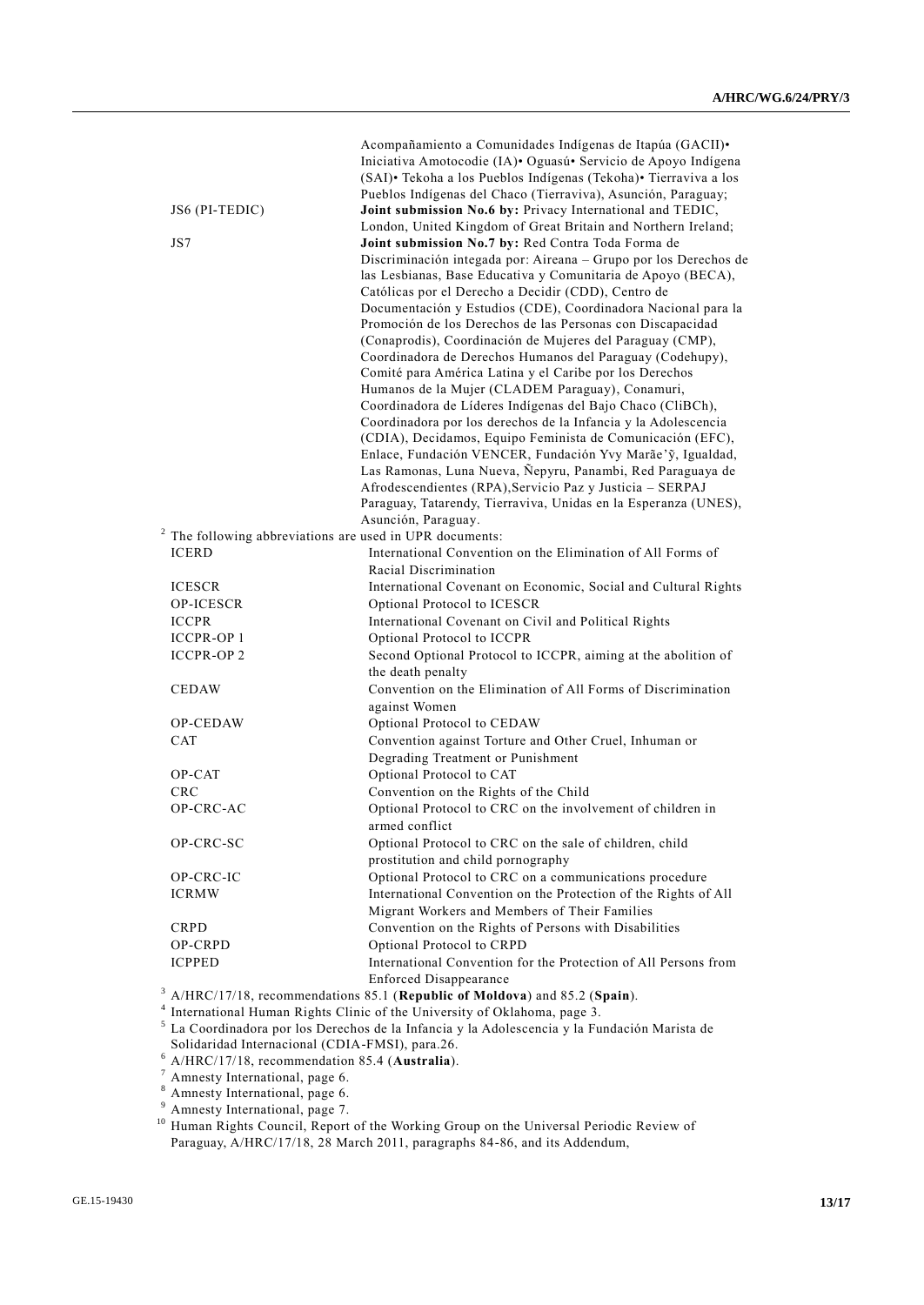- A/HRC/17/18/Add.1, 31 May 2011.
- <sup>11</sup> A/HRC/17/18, recommendation 85.8 (**Mexico**).
- <sup>12</sup> Amnesty International, page 1. See Sistema de Monitoreo de Recomendaciones SIMORE http://www.mre.gov.py/mdhpy/Buscador.
- <sup>13</sup> A/HRC/17/18, recommendations 85.1(**Republic of Moldova**), 85.2 (**Spain**) and 85.4 (**Australia**).
- <sup>14</sup> Coordinadora de Derechos Humanos del Paraguay (CODEHUPY), para. 53.
- <sup>15</sup> Coordinadora de Derechos Humanos del Paraguay (CODEHUPY), paras. 21-24.
- <sup>16</sup> Coordinadora de Derechos Humanos del Paraguay (CODEHUPY), para. 55.
- <sup>17</sup> A/HRC/17/18, recommendations in paras. 84.6 (**Slovakia**) and 85.34 (**Slovenia**).
- <sup>18</sup> La Coordinadora por los Derechos de la Infancia y la Adolescencia y la Fundación Marista de Solidaridad Internacional (CDIA-FMSI), para.19.
- <sup>19</sup> A/HRC/17/18, recommendations in paras. 85.9 (**Canada**) and 85.10 (**Poland**).
- <sup>20</sup> La Coordinadora por los Derechos de la Infancia y la Adolescencia y la Fundación Marista de Solidaridad Internacional (CDIA-FMSI), para.26.
- <sup>21</sup> Coordinadora de Derechos Humanos del Paraguay (CODEHUPY), para. 56.
- <sup>22</sup> La Coordinadora por los Derechos de la Infancia y la Adolescencia y la Fundación Marista de Solidaridad Internacional (CDIA-FMSI), para.33.
- <sup>23</sup> A/HRC/17/18, recommendation in para. 84.20 (**Norway**).
- <sup>24</sup> International Service for Human Rights, para. 4.
- <sup>25</sup> Coordinadora de Derechos Humanos del Paraguay (CODEHUPY), paras.15-17. See submission for cases cited.
- <sup>26</sup> Amnesty International, page 1.
- <sup>27</sup> A/HRC/17/18, recommendations 84.2 (**Australia**), 84.24 (**Plurinational State of Bolivia**), 85.3 (**Uruguay**) and 85.25 (**Sweden**).
- <sup>28</sup> Amnesty International, page 6. A/HRC/17/18, recommendations 84.2 (**Australia**), 84.24 (**Plurinational State of Bolivia**), 85.3 (**Uruguay**), 85.26 (**France**).
- <sup>29</sup> Coordinadora de Derechos Humanos del Paraguay (CODEHUPY), para. 57 ; La Red Contra Toda Forma de Discriminación, page 1 and La Articulación Nacional de la Campaña por la Convención Interamericana de los Derechos Sexuales y los Derechos Reproductivos del Paraguay y la Iniciativa por los Derechos Sexuales, page 1.
- <sup>30</sup> SOMOSGAY, page 1.
- <sup>31</sup> La Articulación Nacional de la Campaña por la Convención Interamericana de los Derecho s Sexuales y los Derechos Reproductivos del Paraguay y la Iniciativa por los Derechos Sexuales, page 1. See also A/HRC/17/18, recommendation 85.26 (**France**), 84.25 (**Colombia**), 85.27 (**Sweden**).
- <sup>32</sup> La Articulación Nacional de la Campaña por la Convención Interamericana de los Derechos Sexuales y los Derechos Reproductivos del Paraguay y la Iniciativa por los Derechos Sexuales, paras. 20-23.
- 33 Coordinadora de Derechos Humanos del Paraguay (CODEHUPY), para.58.
- <sup>34</sup> SOMOSGAY, pages 4-5. See submission for case cited.
- <sup>35</sup> La Red Contra Toda Forma de Discriminación, para.22.
- <sup>36</sup> ADF International, page 5.
- <sup>37</sup> A/HRC/17/18, recommendations 85.5 (**Peru**), 85.28 (**Slovakia**), 85.29 (**United States of America**), 85.30 (**Republic of Korea**), 85.31 (**Switzerland**), 85.32 (Japan), and 85.33 (**Costa Rica**).
- <sup>38</sup> Amnesty International, page 2.
- <sup>39</sup> Coordinadora de Derechos Humanos del Paraguay (CODEHUPY), paras.3-14. See submission for cases cited.
- <sup>40</sup> Coordinadora de Derechos Humanos del Paraguay (CODEHUPY), paras.42-44.
- <sup>41</sup> Mesa de trabajo por los derechos de los Pueblos Indígenas en el Paraguay (MDPIpy), para.42.
- <sup>42</sup> A/HRC/17/18, recommendations 85.12 (**Brazil**), 85.44 (**Argentina**), 85.45 (**United States of America**) and 84.46 (**Uruguay**).
- Amnesty International, page 2.
- <sup>44</sup> Coordinadora de Derechos Humanos del Paraguay (CODEHUPY), para. 59.
- <sup>45</sup> La Coordinadora por los Derechos de la Infancia y la Adolescencia y la Fundación Marista de Solidaridad Internacional (CDIA-FMSI), para.26.
- <sup>46</sup> La Coordinadora por los Derechos de la Infancia y la Adolescencia y la Fundación Marista de Solidaridad Internacional (CDIA-FMSI), para.22.

- <sup>48</sup> A/HRC/17/18, recommendations in paras. 84.28 (**Republic of Moldova**) and 84.29 (**Slovenia**).
- <sup>49</sup> Congregation of our Lady of Charity of the Good Shepherd, pages 1, 2 and 5.
- <sup>50</sup> La Articulación Nacional de la Campaña por la Convención Interamericana de los Derechos Sexuales y los Derechos Reproductivos del Paraguay y la Iniciativa por los Derechos Sex uales,

<sup>&</sup>lt;sup>47</sup> GIEACPC, page 1.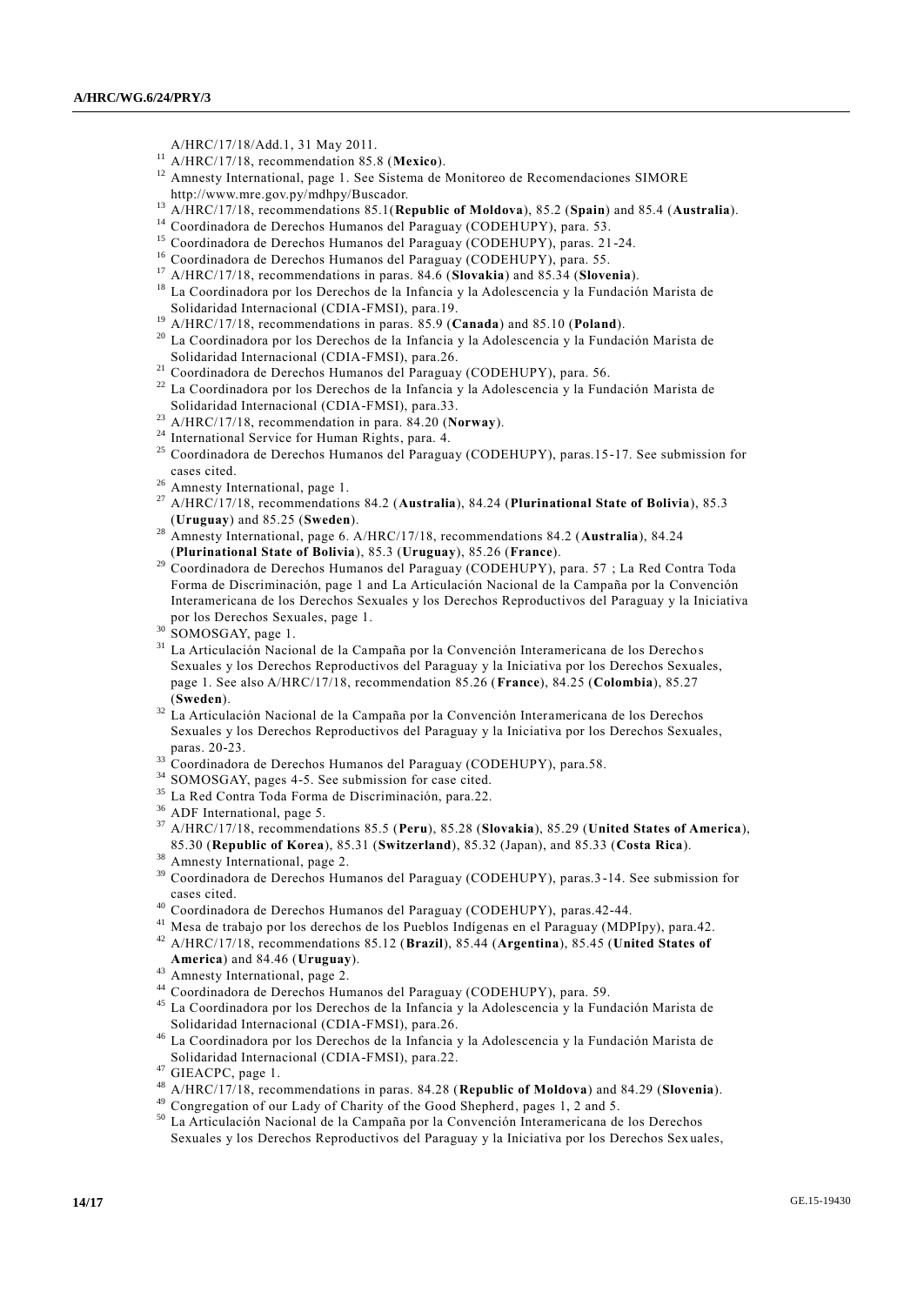paras. 23-25.

- <sup>51</sup> La Articulación Nacional de la Campaña por la Convención Interamericana de los Derechos Sexuales y los Derechos Reproductivos del Paraguay y la Iniciativa por los Derechos Sexuales, paras. 26-28.
- $52$  Congregation of our Lady of Charity of the Good Shepherd, page 5. See A/HRC/17/18, recommendation in para. 84.30 (**Malaysia**).
- <sup>53</sup> A/HRC/17/18, recommendation in para. 84.31 (**Slovakia**).
- <sup>54</sup> Congregation of our Lady of Charity of the Good Shepherd, paras. 15 18.
- <sup>55</sup> A/HRC/17/18, recommendations in paras. 85.48 (**Poland**), 85.49 (**France**) and 85.50 (**Hungary)**.
- <sup>56</sup> La Coordinadora por los Derechos de la Infancia y la Adolescencia y la Fundación Marista de Solidaridad Internacional (CDIA-FMSI), para.23.
- <sup>57</sup> La Mesa de trabajo por los Derechos de los Pueblos Indígenas (MDPIpy), para. 51.
- <sup>58</sup> A/HRC/17/18, recommendation in para 84.31 (**Slovakia**).
- <sup>59</sup> La Coordinadora por los Derechos de la Infancia y la Adolescencia y la Fundación Marista de Solidaridad Internacional (CDIA-FMSI), para.24.
- $60$  La Coordinadora por los Derechos de la Infancia y la Adolescencia y la Fundación Marista de Solidaridad Internacional (CDIA-FMSI), para. 35.
- <sup>61</sup> Amnesty International, page 4. See submission for case cited.
- <sup>62</sup> Amnesty International, page 7. See also submission from Coordinadora de Derechos Humanos del Paraguay (CODEHUPY).
- <sup>63</sup> La Coordinadora por los Derechos de la Infancia y la Adolescencia y la Fundación Marista de Solidaridad Internacional (CDIA-FMSI), para.33.
- <sup>64</sup> Privacy International (PI) and TEDIC, para. 46.
- <sup>65</sup> ADF International, page 5.
- <sup>66</sup> International Service for Human Rights, page 1. See submission for cases cited.
- $67$  International Service for Human Rights, pages 1-2. See submission for cases cited.
- <sup>68</sup> International Freedom of Expression Exchange and Sindicato de Periodistas del Paraguay (IFEX-SPP), page 2. See submission for cases cited.
- <sup>69</sup> International Freedom of Expression Exchange and Sindicato de Periodistas del Paraguay (IFEX SPP), page 9.
- <sup>70</sup> International Service for Human Rights, section V.
- <sup>71</sup> Amnesty International, page 4. See submission for case cited.
- <sup>72</sup> Amnesty International, page 7.
- <sup>73</sup> Coordinadora de Derechos Humanos del Paraguay (CODEHUPY), para. 59.
- <sup>74</sup> La Red Contra Toda Forma de Discriminación, paras. 34-36.
- $75$  Unidas en la Esperanza, pages 1-5.
- <sup>76</sup> Unidas en la Esperanza, paras. 25, 28-30.
- <sup>77</sup> A/HRC/17/18, recommendations in paras. 84.12 (**Brazil**), 84.13 (**State of Palestine**), 84.26 (**United States of America**) and 84.37 (**Cuba**).
- <sup>78</sup> Coordinadora por los Derechos de la Infancia y la Adolescencia y la Fundación Marista de Solidaridad Internacional (CDIA-FMSI), paras.5-6.
- <sup>79</sup> Coordinadora por los Derechos de la Infancia y la Adolescencia y la Fundación Marista de Solidaridad Internacional (CDIA-FMSI), para. 7.
- <sup>80</sup> A/HRC/17/18, recommendations in paras. 85.56 (**Morocco**), 84.34 (**Uruguay**), 84.38 (**Malaysia**), 84.39 (**Plurinational State of Bolivia**), 85.57 (**Algeria**), 86.2 (**Sweden**) and 86.5 (**France**).
- 81 International Human Rights Clinic of the University of Oklahoma, page 2.
- <sup>82</sup> Coordinadora de Derechos Humanos del Paraguay (CODEHUPY), para.62.
- <sup>83</sup> La Articulación Nacional de la Campaña por la Convención Interamericana de los Derechos Sexuales y los Derechos Reproductivos del Paraguay y la Iniciativa por los Derechos Sexuales, paras.38-41.
- <sup>84</sup> La Articulación Nacional de la Campaña por la Convención Interamericana de los Derechos Sexuales y los Derechos Reproductivos del Paraguay y la Iniciativa por los Derechos Sexuales, paras.42-44.
- $85$  Amnesty International, page 2.
- <sup>86</sup> Coordinadora de Derechos Humanos del Paraguay (CODEHUPY), para. 59.
- <sup>87</sup> La Articulación Nacional de la Campaña por la Convención Interamericana de los Derechos Sexuales y los Derechos Reproductivos del Paraguay y la Iniciativa por los Derechos Sexuales, paras. 36-37.
- 88 International Planned Parenthood Federation/Western Hemisphere Region, paras. 1-4.
- <sup>89</sup> A/HRC/17/18, recommendations 85.58 (**Slovenia**) and 86.4 (**Norway**).
- <sup>90</sup> Amnesty International, page 4.
- <sup>91</sup> La Articulación Nacional de la Campaña por la Convención Interamericana de los Derechos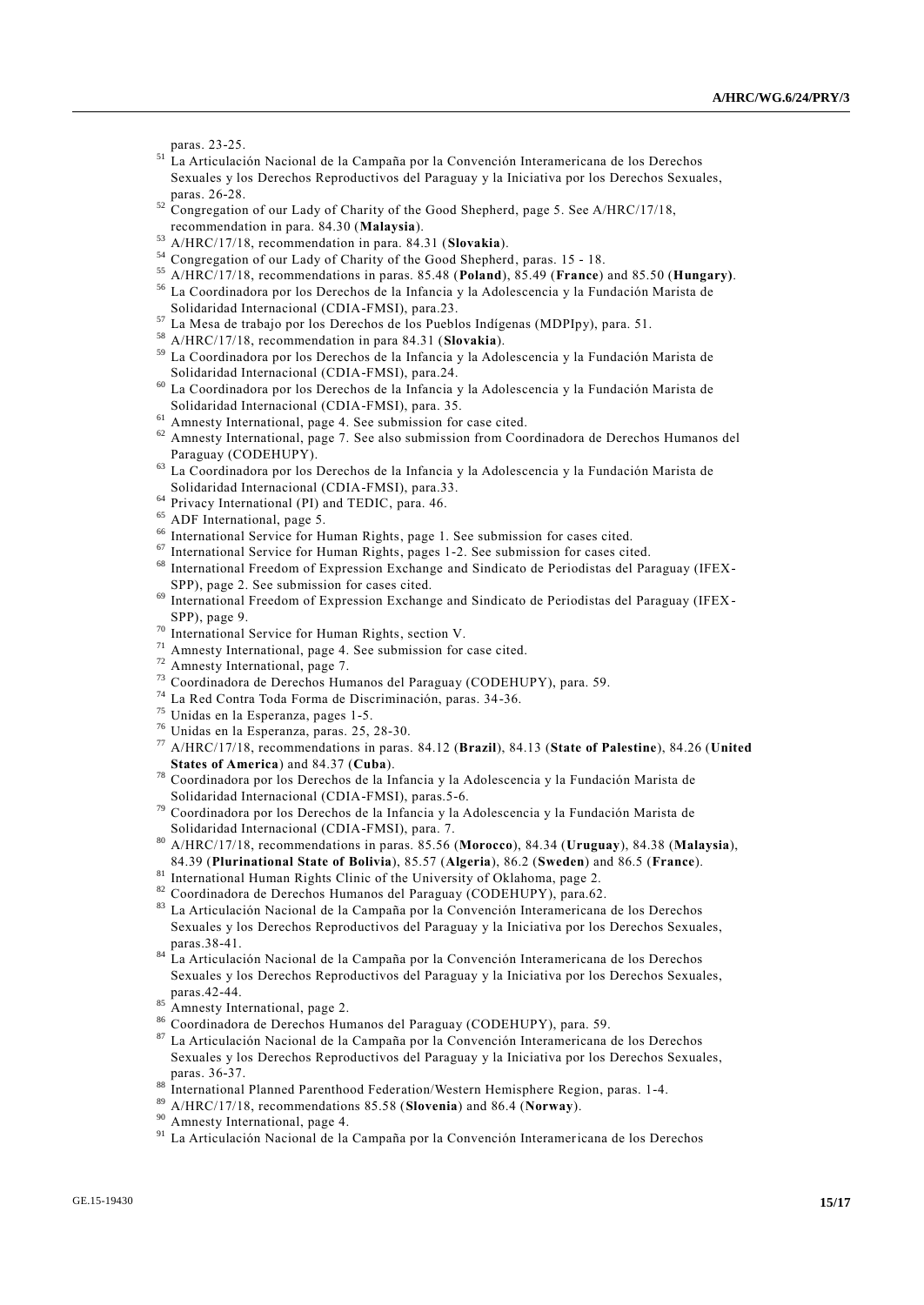Sexuales y los Derechos Reproductivos del Paraguay y la Iniciativa por los Derechos Sexuales, para.48.

- <sup>92</sup> Amnesty International, page 6. A/HRC/17/18, recommendations 84.2 (**Australia**), 84.24 (**Plurinational State of Bolivia**), 85.3 (**Uruguay**), 85.26 (**France**).
- 93 La Coordinadora por los Derechos de la Infancia y la Adolescencia y la Fundación Marista de Solidaridad Internacional (CDIA-FMSI), para.26.
- <sup>94</sup> International Planned Parenthood Federation/Western Hemisphere Region, section IV.
- <sup>95</sup> International Planned Parenthood Federation/Western Hemisphere Region, paras. 5-8. See submission for details of the case cited. See also submissions from AI, Congregation of our Lady of Charity of the Good Shepherd, Coordinadora de Derechos Humanos del Paraguay (CODEHUPY), La Articulación Nacional de la Campaña por la Convención Interamericana de los Derechos Sexuales y los Derechos Reproductivos del Paraguay y la Iniciativa por los Derechos Sexuales.
- <sup>96</sup> Congregation of our Lady of Charity of the Good Shepherd, page 5. See also submissions from Congregation of our Lady of Charity of the Good Shepherd and ADF International.
- <sup>97</sup> Coordinadora por los Derechos de la Infancia y la Adolescencia y la Fundación Marista de Solidaridad Internacional (CDIA-FMSI), paras.8-14.
- <sup>98</sup> Coordinadora por los Derechos de la Infancia y la Adolescencia y la Fundación Marista de Solidaridad Internacional (CDIA-FMSI), para. 17.
- <sup>99</sup> International Human Rights Clinic of the University of Oklahoma, page 1. See A/HRC/17/18, recommendations in paras. 84.16 (**Cuba**), 84.41 (**Algeria**), 84.42 (**Malaysia**), 84.43 (**Plurinational State of Bolivia**), 85.61 (**Costa Rica**) and 85.72 (**Slovakia**).
- <sup>100</sup> International Human Rights Clinic of the University of Oklahoma, page 2. See also submission from Congregation of our Lady of Charity of the Good Shepherd.
- <sup>101</sup> A/HRC/17/18, recommendations 85.11 (**United Kingdom**) and 85.13 (**Spain**).
- <sup>102</sup> A/HRC/17/18, recommendations 84.1 (**Thailand**), 84.8 (**Colombia**) and 84.26 (**United States of America**).
- <sup>103</sup> Coordinadora por los Derechos de la Infancia y la Adolescencia y la Fundación Marista de Solidaridad Internacional (CDIA-FMSI), paras. 15-16.
- <sup>104</sup> Coordinadora por los Derechos de la Infancia y la Adolescencia y la Fundación Marista de Solidaridad Internacional (CDIA-FMSI), para. 17.
- <sup>105</sup> International Human Rights Clinic of the University of Oklahoma, page 3. See A/HRC/17/18, recommendations in paras. 84.1 (**Thailand**), 84.8 (**Colombia**), 84.40 (**Bolivia**), 85.11 (**United Kingdom of Great Britain**) and 85.58 (**Slovenia**).
- $^{106}$  Cultural Survival, pages 1-2.
- <sup>107</sup> Coordinadora de Derechos Humanos del Paraguay (CODEHUPY), paras.18-19. See also Cultural Survival, page 5.
- La Mesa de trabajo por los Derechos de los Pueblos Indígenas (MDPIpy), para. 46.
- <sup>109</sup> Amnesty International, page 3.
- <sup>110</sup> Cultural Survival, page 5. See also International Human Rights Clinic of the University of Oklahoma, page 4 and A/HRC/17/18, recommendations in paras. 85.66 (**Norway**), 85.68 (**Canada**), 84.45 (**Switzerland**), 85.63 (**Spain**), 85.65 (**United Kingdom of Great Britain**) and 85.67 (**Germany**).
- <sup>111</sup> A/HRC/17/18, recommendations 84.44 (**Republic of Korea**), 84.45 (**Switzerland**), 84.46 (**Hungary**), 85.62 (**Holy See**), 85.63 (**Spain**), 85.64 (**Plurinational State of Bolivia**), 85.65 (**United Kingdom**), 85.66 (**Norway**), 85.67 (**Germany**), 85.68 (**Canada**), 85.69 (**Norway**), 85.70 (**France**) and 85.71 (**Mexico**).
- <sup>112</sup> Amnesty International, page 1.
- <sup>113</sup> La Mesa de trabajo por los Derechos de los Pueblos Indígenas (MDPIpy), para. 43. See also Cultural Survival, page 5 and A/HRC/17/18, recommendation in para. 85.71 (**Mexico**).
- <sup>114</sup> Cultural Survival, page 3.
- <sup>115</sup> Cultural Survival, page 4.
- <sup>116</sup> A/HRC/17/18 recommendations 85.68 (**Canada**), 85.69 (Norway), 85.70 (**France**).
- <sup>117</sup> Amnesty International, page 3. See submission for cases cited.
- <sup>118</sup> Amnesty International, page 7.
- <sup>119</sup> Amnesty International, page 3. See submission for case cited.
- <sup>120</sup> La Mesa de trabajo por los Derechos de los Pueblos Indígenas (MDPIpy), para. 50.
- <sup>121</sup> Coordinadora de Derechos Humanos del Paraguay (CODEHUPY), para.65.
- <sup>122</sup> La Mesa de trabajo por los Derechos de los Pueblos Indígenas (MDPIpy), para. 49.
- <sup>123</sup> La Mesa de trabajo por los Derechos de los Pueblos Indígenas (MDPIpy), para. 48.
- <sup>124</sup> Survival International page 1-2 and 4.
- <sup>125</sup> La Mesa de trabajo por los Derechos de los Pueblos Indígenas (MDPIpy), para. 45.
- <sup>126</sup> Coordinadora de Derechos Humanos del Paraguay (CODEHUPY), para.63-64.